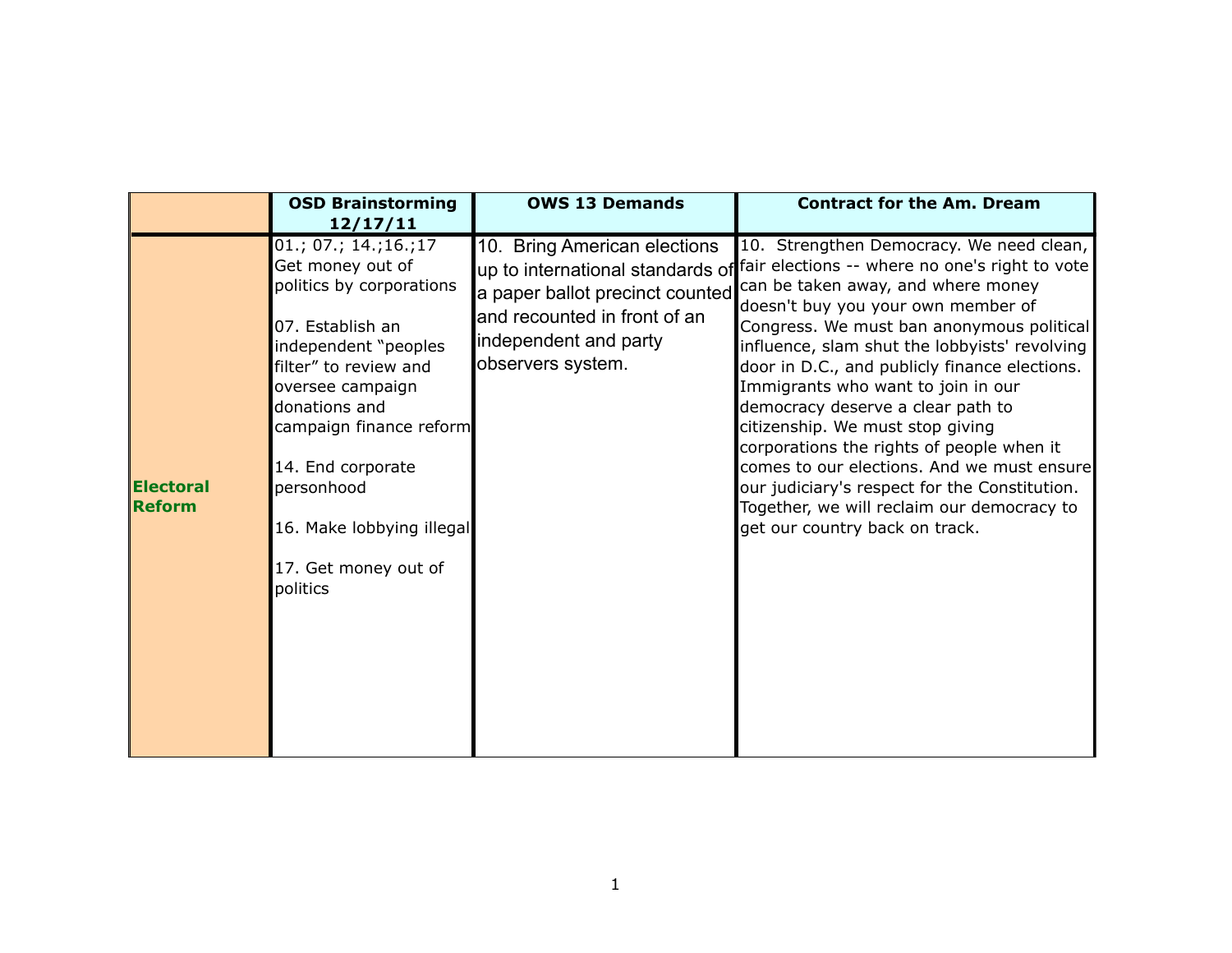|                  | 99% Declaration                                                                                                                                                                                                                                                                                                                                                                                                                                                                                                                                                                                                                                                                                                                                                                                                                                                                                                                                                                                                                                                                                                                                                                                                                                                                                                                                                                                                                                                                                                                                                                                         | <b>SHU Prison Hunger Strikers</b> |
|------------------|---------------------------------------------------------------------------------------------------------------------------------------------------------------------------------------------------------------------------------------------------------------------------------------------------------------------------------------------------------------------------------------------------------------------------------------------------------------------------------------------------------------------------------------------------------------------------------------------------------------------------------------------------------------------------------------------------------------------------------------------------------------------------------------------------------------------------------------------------------------------------------------------------------------------------------------------------------------------------------------------------------------------------------------------------------------------------------------------------------------------------------------------------------------------------------------------------------------------------------------------------------------------------------------------------------------------------------------------------------------------------------------------------------------------------------------------------------------------------------------------------------------------------------------------------------------------------------------------------------|-----------------------------------|
| <b>Electoral</b> | 01. - 04. & .17- Elimination of the Corporate State. The merger of the<br>American political system of republican democracy with the economic system corporate and financial influences<br>of capitalism has resulted in the establishment of a corporate government of, in the political process in the U.S.<br>by and for the benefit of domestic and multinational corporations. Therefore,<br>the 99% of the American People demand an immediate ban on all direct and<br>indirect private contributions of anything of value, to all politicians serving in<br>or running for federal office in the United States. This ban shall extend to all<br>individuals, corporations, "political action committees," "super political action<br>committees," lobbyists, unions and all other private sources of money or<br>things of value, including but not limited to, promises of employment. Private<br>sources of funding political campaigns from concentrated sources of wealth<br>have corrupted our political system. Therefore, all private funding of political<br>campaigns shall be replacedby the fair, equal and TOTAL public financing of all<br>federal political campaigns.<br>02. Abrogation of the "Citizens United" Case. The immediate abrogation, even<br>03. Elimination of All Private Benefits and "Perks" to Public Servants. The 99%<br>The term "specifically regulate" shall mean service or employment on<br>04. Term Limits. Members of the United States House of Representatives shal<br>17. Abolish the Electoral College and Enact Uniform Election Rules. The 99% d | 07. We want an end to all         |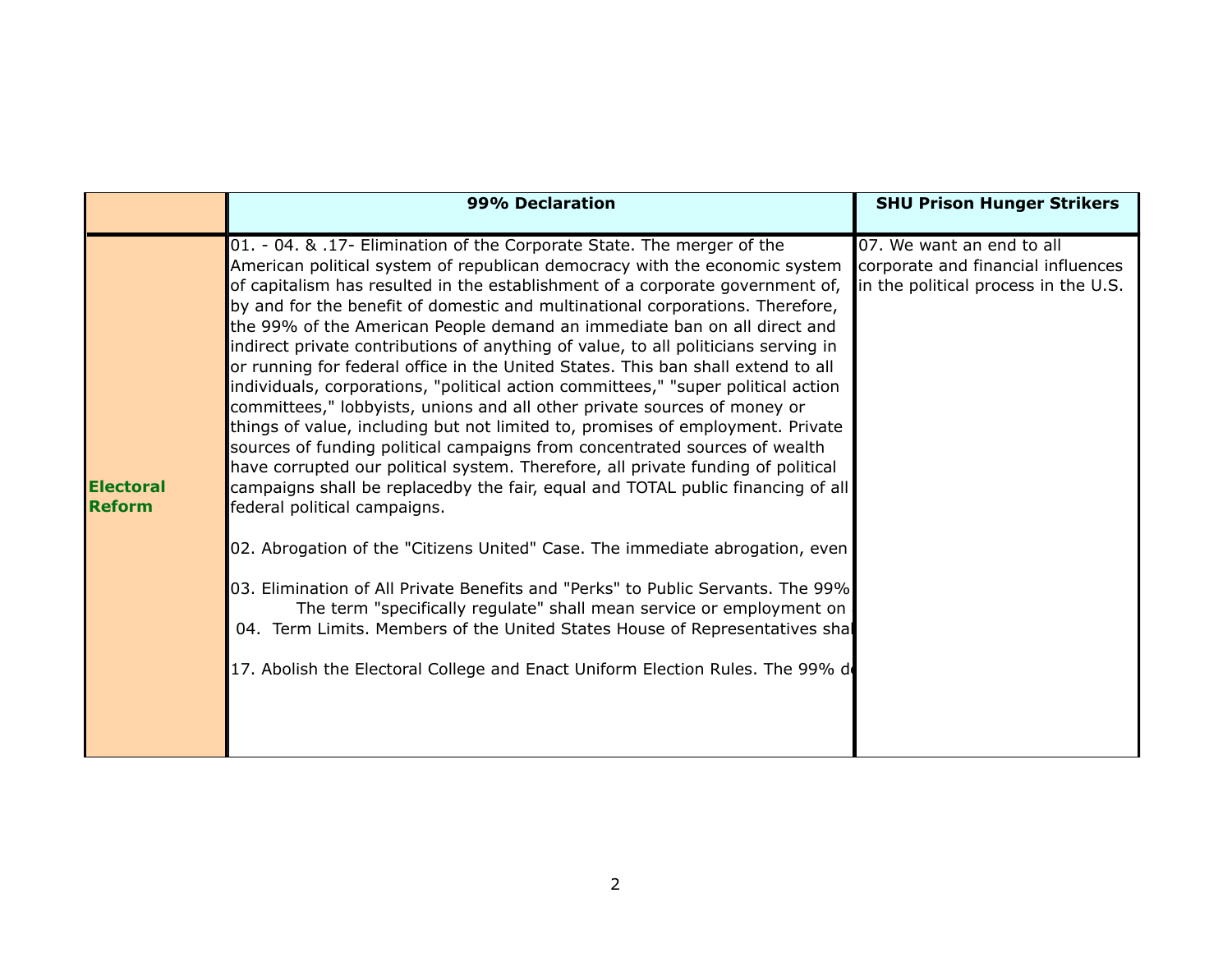|                                   | <b>Ray Lutz</b>                                                                                                                                                                                                                                                                                                                                                                                                                                                                                                                                                                                                                                                                                                                                                                                                                                                                                                                                                                                                                                                                                                                                                                            | <b>Michael Moore</b>                                                                                                                                                                                                                                                                                                                                                                                                                                                                                                                                                                                                                                                                                                                                         |
|-----------------------------------|--------------------------------------------------------------------------------------------------------------------------------------------------------------------------------------------------------------------------------------------------------------------------------------------------------------------------------------------------------------------------------------------------------------------------------------------------------------------------------------------------------------------------------------------------------------------------------------------------------------------------------------------------------------------------------------------------------------------------------------------------------------------------------------------------------------------------------------------------------------------------------------------------------------------------------------------------------------------------------------------------------------------------------------------------------------------------------------------------------------------------------------------------------------------------------------------|--------------------------------------------------------------------------------------------------------------------------------------------------------------------------------------------------------------------------------------------------------------------------------------------------------------------------------------------------------------------------------------------------------------------------------------------------------------------------------------------------------------------------------------------------------------------------------------------------------------------------------------------------------------------------------------------------------------------------------------------------------------|
| <b>Electoral</b><br><b>Reform</b> | 01. Publicly Financed Elections<br>Getting money out of politics is the core disease<br>we must fix. If we do not get this, all other<br>corrections will be only temporary.<br>All elections should be financed using public<br>money with no ties to any specific person or<br>special interest. Wealthy candidates must not be<br>able to buy elections; everyone must adhere to a<br>cap.<br>Currently, the Supreme Court believes that<br>"Money" equals "Speech," and that it is against<br>first amendment rights to stop anyone from<br>spending money on a candidate or proposition.<br>Unfortunately, it seems now there is no other<br>form of speech. Money has replaced honest<br>debate and discussion. 94% of candidates who<br>won spent more money than their opponents.<br>Generally, no televised debates occur. The political This amendment should also state<br>parties exist largely to launder money to avoid<br>campaign finance restrictions. Campaign<br>fundraising is commonly co-opted by corporate<br>players to allow them to amass a war chest and<br>distribute those monies to various candidates that<br>will approve their government contracts. (For | 10 a. A constitutional amendment<br>that fixes our broken electoral<br>system by 1) completely removing<br>campaign contributions from the<br>political process; 2) requiring all<br>elections to be publicly financed;<br>3) moving election day to the<br>weekend to increase voter turnout;<br>4) making all Americans registered<br>voters at the moment of their<br>birth; 5) banning computerized<br>voting and requiring that all<br>elections take place on paper<br>ballots.<br>10 b. A constitutional amendment<br>declaring that corporations are not<br>people and do not have the<br>constitutional rights of citizens.<br>that the interests of the general<br>public and society must always<br>come before the interests of<br>corporations. |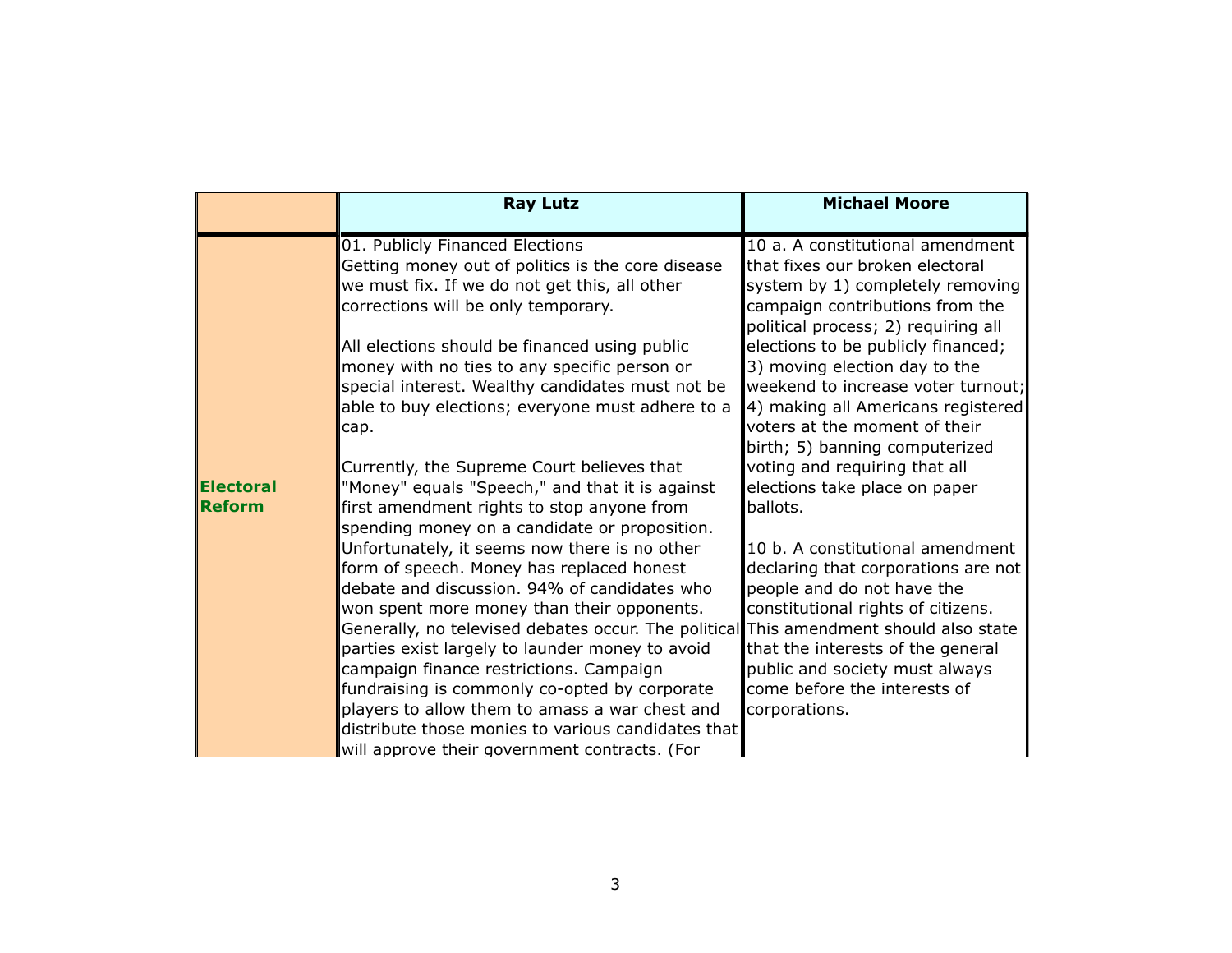|                                   | <b>OSD Brainstorming</b><br>12/17/11 | <b>OWS 13 Demands</b>                                                                                                                                                                                                                                                                                                                                                                                                                                                                                                                                                                                                                      | <b>Contract for the Am. Dream</b> |
|-----------------------------------|--------------------------------------|--------------------------------------------------------------------------------------------------------------------------------------------------------------------------------------------------------------------------------------------------------------------------------------------------------------------------------------------------------------------------------------------------------------------------------------------------------------------------------------------------------------------------------------------------------------------------------------------------------------------------------------------|-----------------------------------|
| <b>Debt</b><br><b>Forgiveness</b> |                                      | 11. Immediate across the<br>board debt forgiveness for all.<br>Debt forgiveness of sovereign<br>debt, commercial loans, home<br>mortgages, home equity loans,<br>credit card debt, student loans<br>and personal loans now! All<br>debt must be stricken from the<br>"Books." World Bank Loans to<br>all Nations, Bank to Bank Debt<br>and all Bonds and Margin Call<br>Debt in the stock market<br>including all Derivatives or<br>Credit Default Swaps, all 65<br>trillion dollars of them must<br>also be stricken from the<br>"Books." And I don't mean debt<br>that is in default, I mean all<br>debt on the entire planet<br>period. |                                   |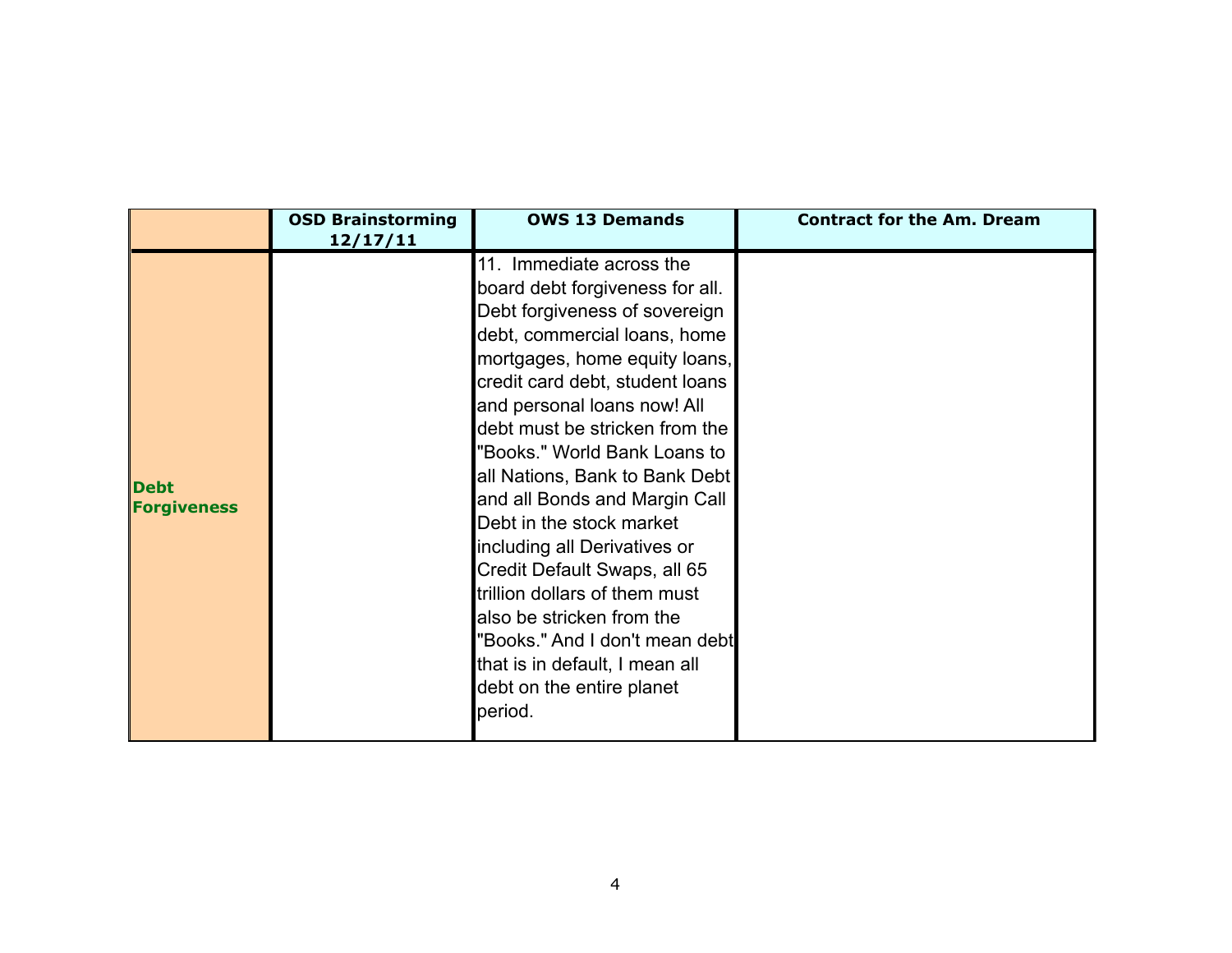|                                   | 99% Declaration                                                                                                                                                                                                                                                                                                                                                                                                                                                                                                                                                                                                                                                                                                                                                                                                                                                                                                                                                                                                        | <b>SHU Prison Hunger Strikers</b> |
|-----------------------------------|------------------------------------------------------------------------------------------------------------------------------------------------------------------------------------------------------------------------------------------------------------------------------------------------------------------------------------------------------------------------------------------------------------------------------------------------------------------------------------------------------------------------------------------------------------------------------------------------------------------------------------------------------------------------------------------------------------------------------------------------------------------------------------------------------------------------------------------------------------------------------------------------------------------------------------------------------------------------------------------------------------------------|-----------------------------------|
| <b>Debt</b><br><b>Forgiveness</b> | 15. Foreclosure Moratorium. Adoption of a plan similar to President Clinton's<br>proposal to end the mortgage crisis. The privately owned Federal Reserve<br>Bank shall not continue to lower interest rates for loans to banks that are<br>refusing to loan to small businesses and consumers. Instead, the federal<br>government shall buy all mortgages in foreclosure and refinance these debts<br>lat an interest rate of 1% or less because that is the interest rate the Federal<br>Reserve charges the banks that hoard the cash despite ample liquidity. These<br>re-financed debts will be managed by the newly established Consumer<br>Financial Protection Bureau and an independent foreclosure task force<br>appointed and overseen by Congress and the Executive Branch to determine,<br>on a case-by-case basis, whether foreclosure proceedings should continue<br>based on the circumstances of each homeowner and the propriety of the<br>financial institution's conduct when originating the loan |                                   |
|                                   |                                                                                                                                                                                                                                                                                                                                                                                                                                                                                                                                                                                                                                                                                                                                                                                                                                                                                                                                                                                                                        |                                   |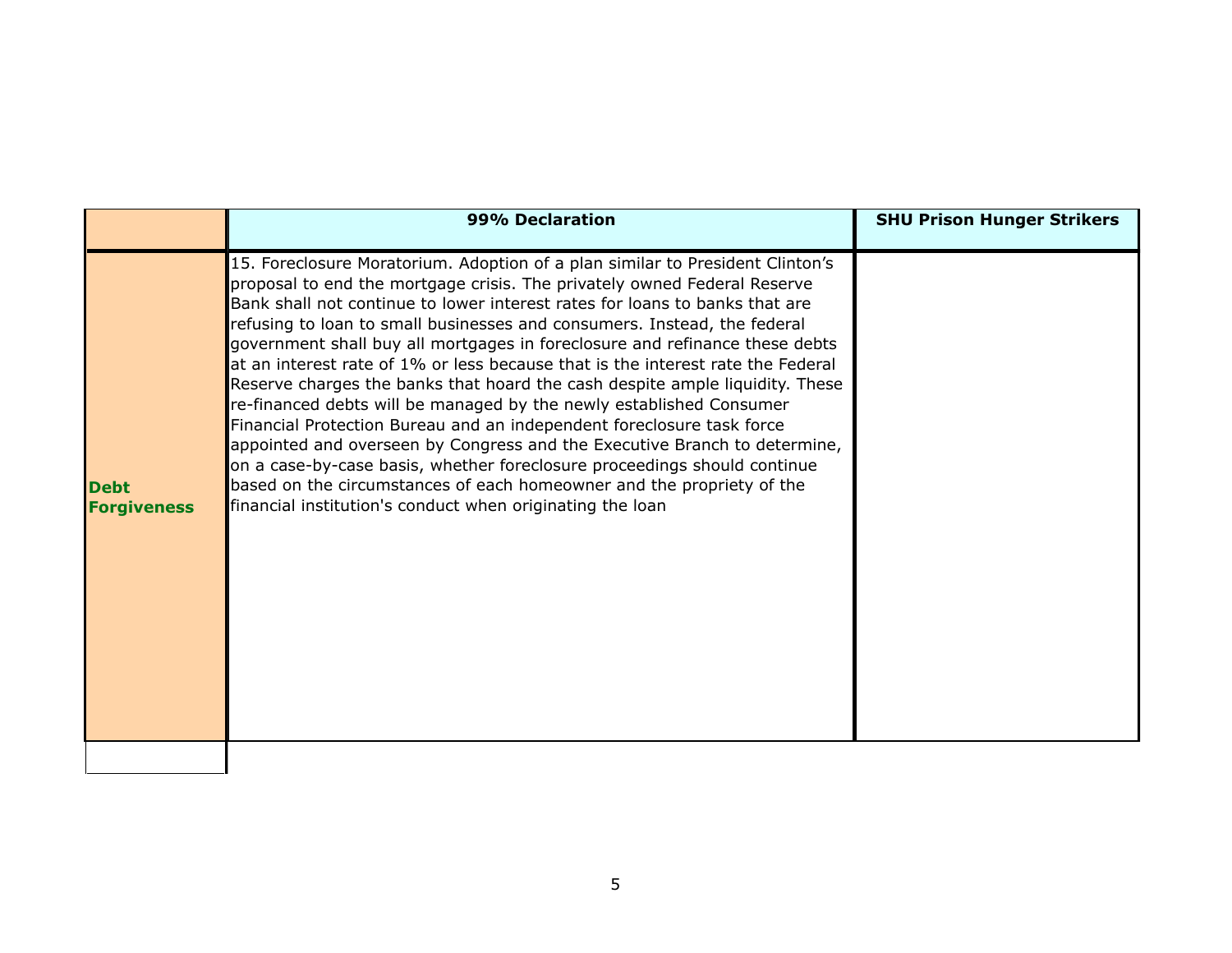|                                   | <b>Ray Lutz</b>                                                                                                                                                     | <b>Michael Moore</b> |
|-----------------------------------|---------------------------------------------------------------------------------------------------------------------------------------------------------------------|----------------------|
| <b>Debt</b><br><b>Forgiveness</b> | 02m. Force banks to modify upside down<br>mortgages and avoid foreclosures. This was<br>supposed to happen under the TARP program but<br>very little has been done. |                      |
|                                   |                                                                                                                                                                     |                      |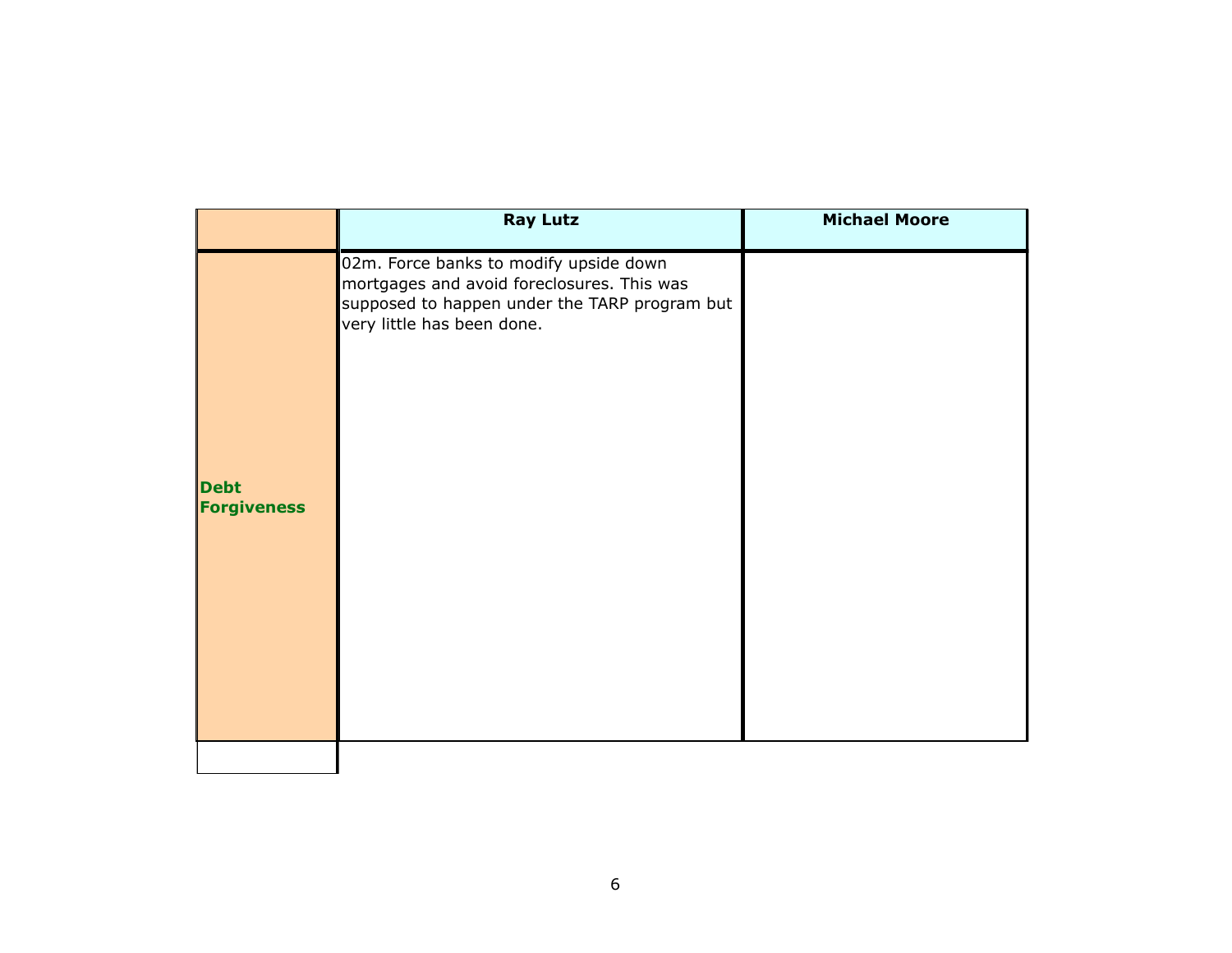|                                          | <b>OSD Brainstorming</b><br>12/17/11                                                                                                                                                                                                                                                                                                                                                              | <b>OWS 13 Demands</b>                        | <b>Contract for the Am. Dream</b>                                                                                                                                                                                                                                                                                                                                 |
|------------------------------------------|---------------------------------------------------------------------------------------------------------------------------------------------------------------------------------------------------------------------------------------------------------------------------------------------------------------------------------------------------------------------------------------------------|----------------------------------------------|-------------------------------------------------------------------------------------------------------------------------------------------------------------------------------------------------------------------------------------------------------------------------------------------------------------------------------------------------------------------|
| <b>Financial</b><br><b>Sector Reform</b> | 03. - 06. End the<br>Federal Reserve or<br>restructure it so it is not<br>owned or beholden to<br>banks. No more secret<br>fed meetings, full<br>transparency.<br>04. Prosecute those<br>responsible for the<br>financial collapse that<br>began in 2008<br>05. Reinstall Glass-<br>Steagall Act of 1932<br>which provided for the<br>separation of<br>commercial and<br><u>investment hanks.</u> | 12. Outlaw all credit reporting<br>agencies. | 09. Tax Wall Street Speculation. A tiny fee<br>of a twentieth of 1% on each Wall Street<br>trade could raise tens of billions of dollars<br>annually with little impact on actual<br>investment. This would reduce speculation,<br>"flash trading," and outrageous bankers'<br>bonuses -- and we'd have a lot more money<br>to spend on Main Street job creation. |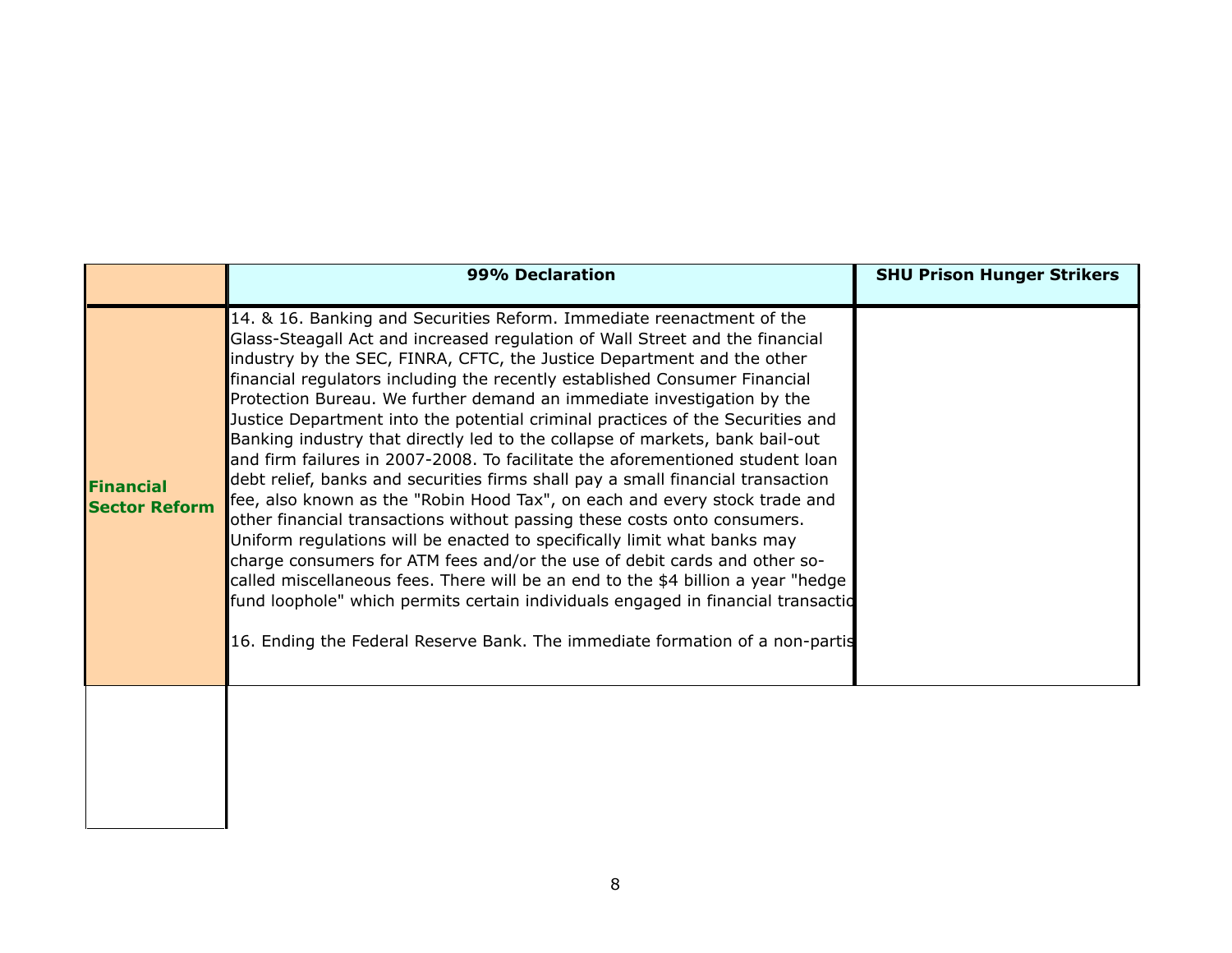|                                           | <b>Ray Lutz</b>                                                                                                                                                                                                                                                                                                                                                                                                                                                                                                                                                                                                                                                                                                                              | <b>Michael Moore</b>                                                                                                                                                                                        |
|-------------------------------------------|----------------------------------------------------------------------------------------------------------------------------------------------------------------------------------------------------------------------------------------------------------------------------------------------------------------------------------------------------------------------------------------------------------------------------------------------------------------------------------------------------------------------------------------------------------------------------------------------------------------------------------------------------------------------------------------------------------------------------------------------|-------------------------------------------------------------------------------------------------------------------------------------------------------------------------------------------------------------|
| <b>IFinancial</b><br><b>Sector Reform</b> | 02a. Financial Industry must be Closely<br>Regulated, Taxed<br>This step won't work unless #1 also is solved.<br>Even if you fix this for a while, it will slip back into conducted by Wall Street and the<br>corruption if the banks and financial industry<br>continues to call the shots through massive<br>campaign funding.<br>02b. Banks must not be gamblers. Banks must<br>have tighter regulation and work for a flat,<br>monotonic marketplace, (i.e. not the unstable<br>market speculators prefer) exactly what gamblers<br>do not want.<br>02c. Derivatives Market must be regulated.<br>Consider outright ban on derivatives. No<br>insurance for securities or moving risk around as<br>was done with the derivatives market. | 04. & 05. Reinstate the Glass-<br>Steagall Act, placing serious<br>regulations on how business is<br>banks.<br>5. Investigate the Crash of 2008,<br>and bring to justice those who<br>committed any crimes. |
|                                           |                                                                                                                                                                                                                                                                                                                                                                                                                                                                                                                                                                                                                                                                                                                                              |                                                                                                                                                                                                             |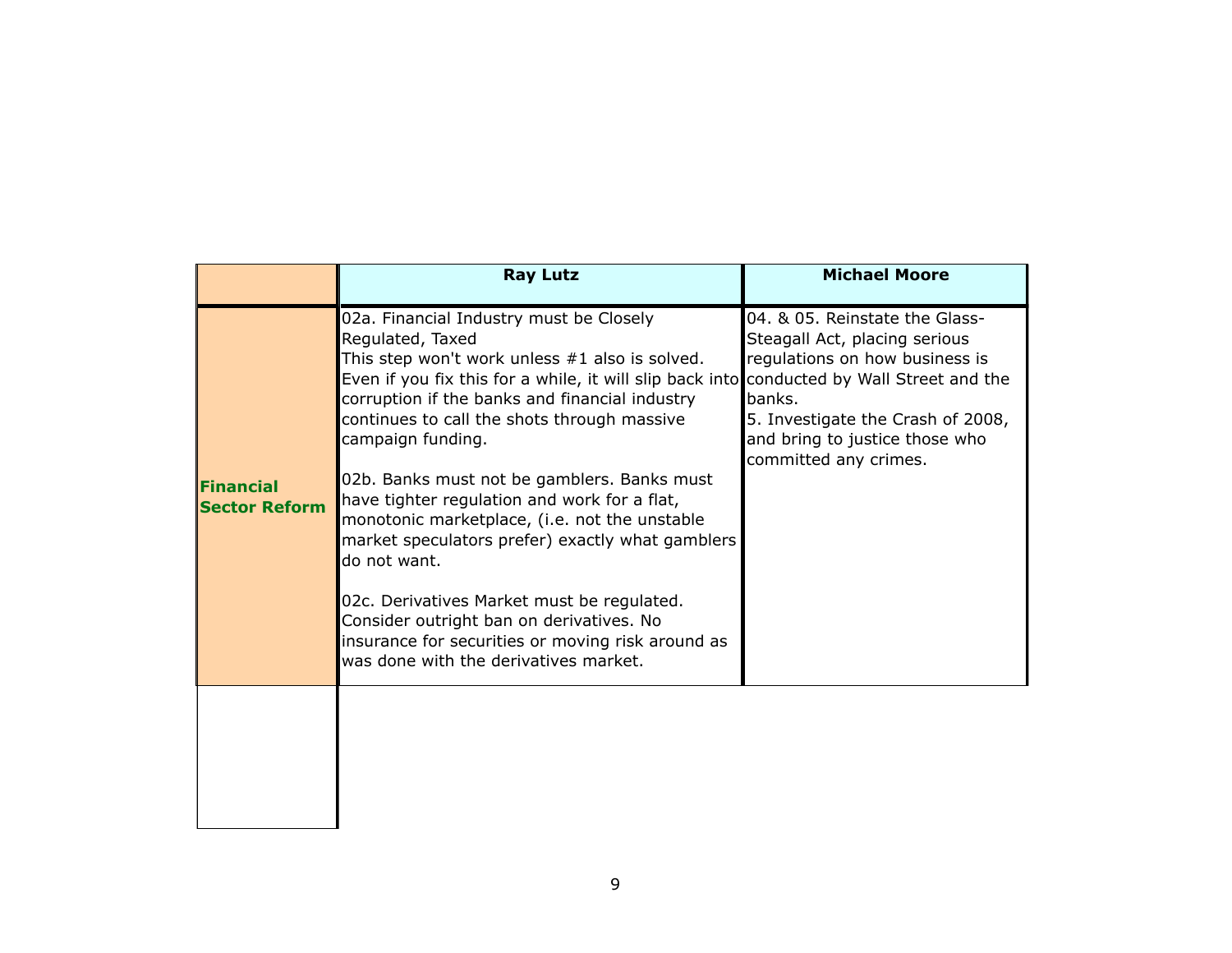|                                     | <b>OSD Brainstorming</b><br>12/17/11                                                                 | <b>OWS 13 Demands</b>                            | <b>Contract for the Am. Dream</b> |
|-------------------------------------|------------------------------------------------------------------------------------------------------|--------------------------------------------------|-----------------------------------|
|                                     | 08.& 13. Veto NDAA,<br>Internet censorship<br>(SOPA- Protect IP bills),<br>Patriot Act               | 08. Racial and gender equal<br>rights amendment. |                                   |
|                                     | 13. First Amendment<br>compliance - No laws to<br>impede the First<br>Amendment                      |                                                  |                                   |
| <b>Civil/Human</b><br><b>Rights</b> | 18. Equality (Int'l<br>Declaration of Human<br>Rights and our<br>Constitution and Bill of<br>Rights) |                                                  |                                   |
|                                     |                                                                                                      |                                                  |                                   |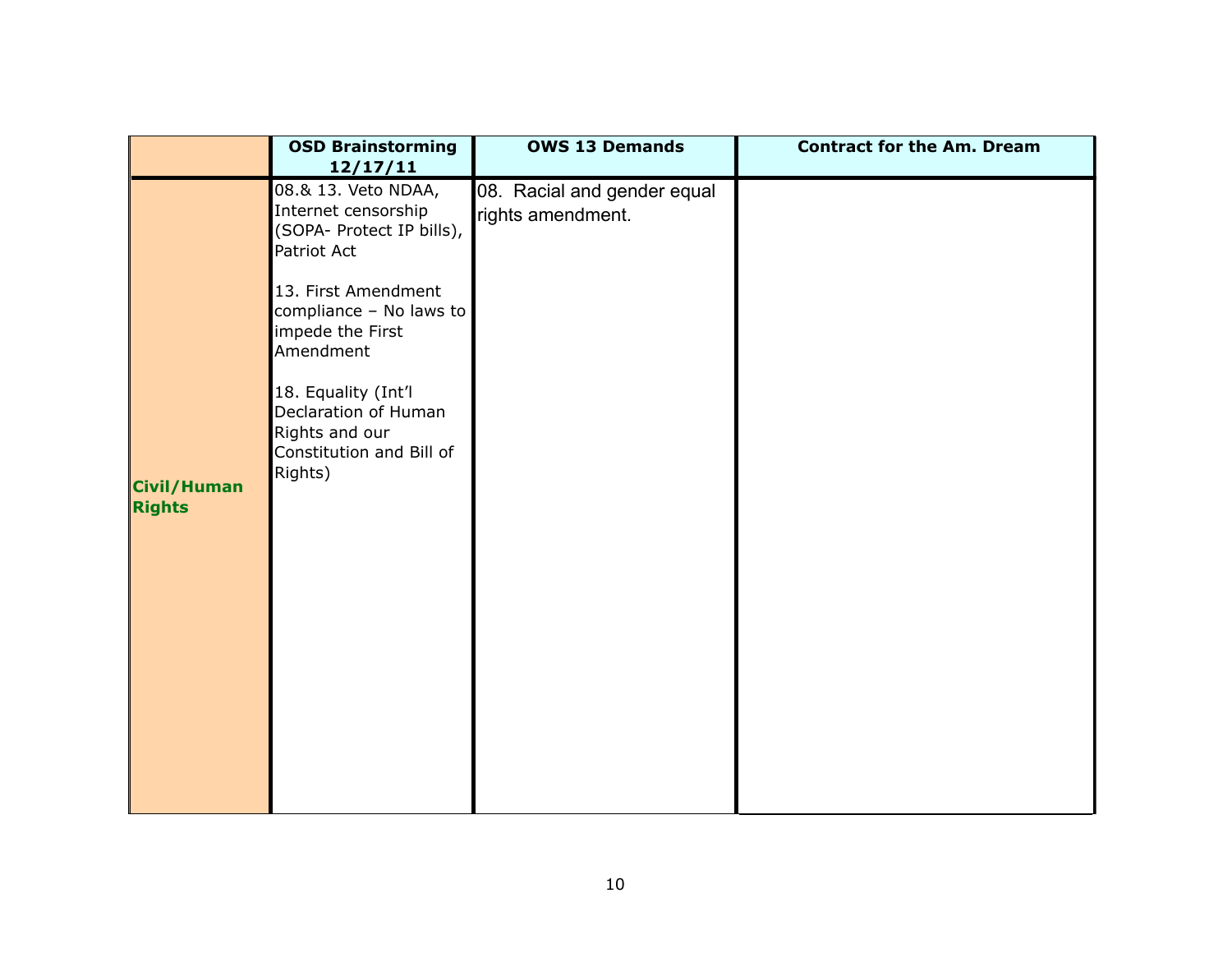|                                     | 99% Declaration                                                                                                                                                                                                                                                                                                                                                                                                                                                                                                                                                                                                                                                                                                                                                                                                                                                                                                                                                                                                                                                                                                                                                    | <b>SHU Prison Hunger Strikers</b>                                                                                                                                                                                                                                                                                                                                                                                          |
|-------------------------------------|--------------------------------------------------------------------------------------------------------------------------------------------------------------------------------------------------------------------------------------------------------------------------------------------------------------------------------------------------------------------------------------------------------------------------------------------------------------------------------------------------------------------------------------------------------------------------------------------------------------------------------------------------------------------------------------------------------------------------------------------------------------------------------------------------------------------------------------------------------------------------------------------------------------------------------------------------------------------------------------------------------------------------------------------------------------------------------------------------------------------------------------------------------------------|----------------------------------------------------------------------------------------------------------------------------------------------------------------------------------------------------------------------------------------------------------------------------------------------------------------------------------------------------------------------------------------------------------------------------|
| <b>Civil/Human</b><br><b>Rights</b> | 20. Reinstitution of Civil Rights. Since the tragic events of September 11,<br>2001, legislation has been enacted to curtail the privacy and civil rights of<br>American citizens. Foremost among these laws is the Patriot Act of 2001 and<br>more recently, the National Defense Authorization Act wherein the<br>government may or may not require the indefinite detention of U.S. citizens<br>suspected of planning or assisting "belligerent" acts. The Patriot Act allows for political empowerment, technology<br>the increased surveillance of American citizens and CIA access to confidential<br>credit reports, school records, communication records, and other personal<br>information, without consent or notification. We call upon the United States<br>government to repeal those portions of the Patriot Act that limit the civil rights police brutality and the murder of<br>of American citizens, withdraw sections 1031 & 1032 of the National Defense<br>Authorization Act and immediately stop all abuses of the Foreign Surveillance<br>Intelligence Act which allows extrajudicial eavesdropping on U.S. citizens<br>without oversight. | 02. & 05. We want an end to<br>institutional racism and race- and<br>class-based disparities in access<br>to, and quality of, labor, education,<br>health care, criminal defense,<br>and healthy food.<br>05. We want an immediate end to<br>oppressed people in the U.S.,<br>particularly in the New Afrikan<br>(Black), Latino, immigrant and<br>underclass communities and<br>among those protesting in this<br>nation. |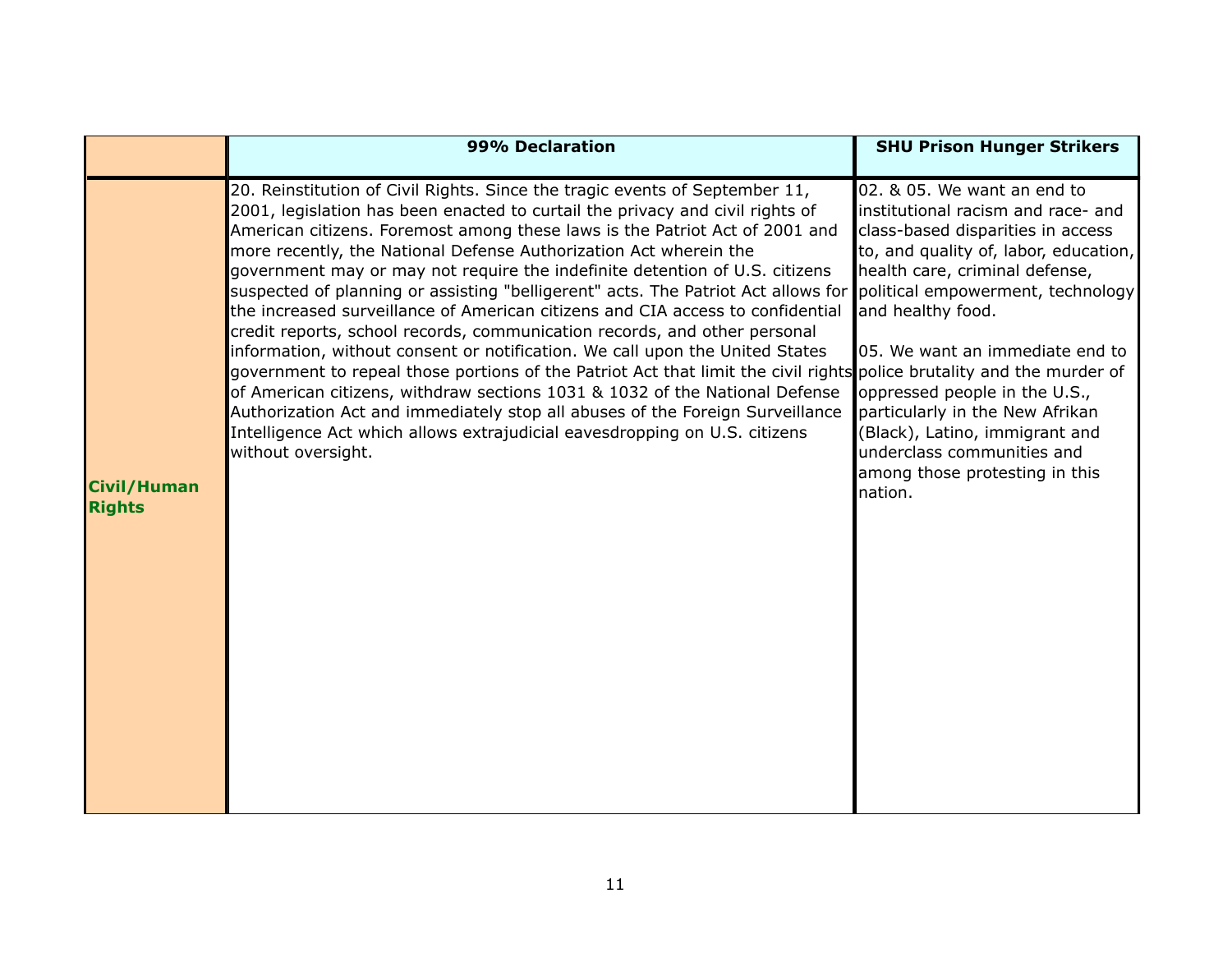|                                     | <b>Ray Lutz</b> | <b>Michael Moore</b>                                                                                                                                                                                                                                                                                                                                                             |
|-------------------------------------|-----------------|----------------------------------------------------------------------------------------------------------------------------------------------------------------------------------------------------------------------------------------------------------------------------------------------------------------------------------------------------------------------------------|
| <b>Civil/Human</b><br><b>Rights</b> |                 | 10c. A constitutional amendment<br>that will act as a "second bill of<br>rights" as proposed by President<br>Frankin D. Roosevelt: that every<br>American has a human right to<br>employment, to health care, to a<br>free and full education, to breathe<br>clean air, drink clean water and eat<br>safe food, and to be cared for with<br>dignity and respect in their old age |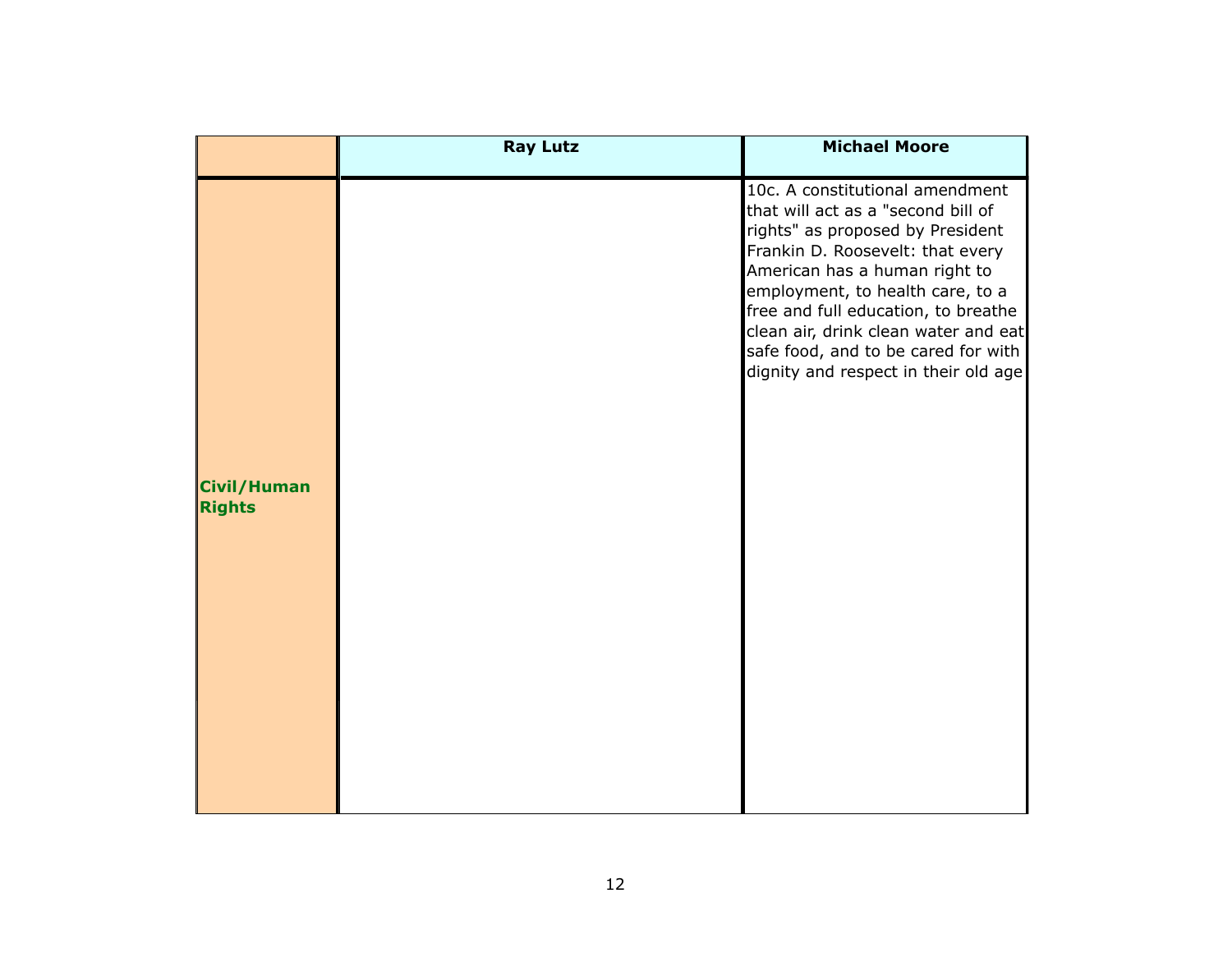|            | <b>OSD Brainstorming</b><br>12/17/11                                                                           | <b>OWS 13 Demands</b> | <b>Contract for the Am. Dream</b>                                                                                                                                                                                                                               |
|------------|----------------------------------------------------------------------------------------------------------------|-----------------------|-----------------------------------------------------------------------------------------------------------------------------------------------------------------------------------------------------------------------------------------------------------------|
|            | 09. & 10. 25% cut in<br>defense spending to be<br>applied to public<br>education and<br>other public services. |                       | 08. End the Wars and Invest at Home. Our<br>troops have done everything that's been<br>asked of them, and it's time to bring them<br>home to good jobs here. We're sending \$3<br>billion each week overseas that we should<br>be investing to rebuild America. |
| <b>War</b> | 10. Bring home all troops<br>and defense contractors                                                           |                       |                                                                                                                                                                                                                                                                 |
|            |                                                                                                                |                       |                                                                                                                                                                                                                                                                 |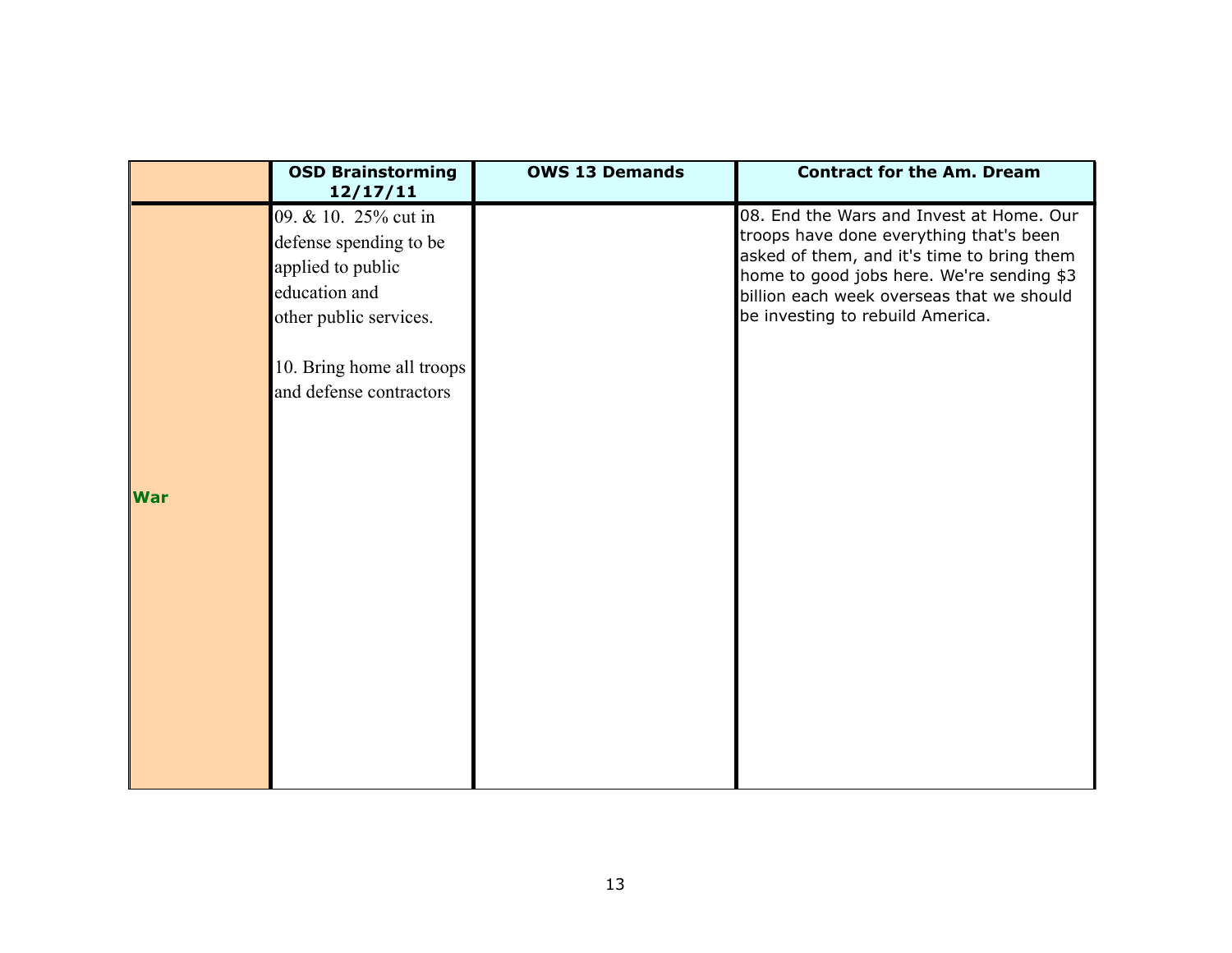|            | 99% Declaration                                                                                                                                                                                                                                                                                                                                                                                                                                                                                                                                                                                                                                                                                                                                                                                                                                                                                                                                                                                                                                                                                                                                                                                                                                                                                                                                                                                   | <b>SHU Prison Hunger Strikers</b>                                                                                                                                                                                  |
|------------|---------------------------------------------------------------------------------------------------------------------------------------------------------------------------------------------------------------------------------------------------------------------------------------------------------------------------------------------------------------------------------------------------------------------------------------------------------------------------------------------------------------------------------------------------------------------------------------------------------------------------------------------------------------------------------------------------------------------------------------------------------------------------------------------------------------------------------------------------------------------------------------------------------------------------------------------------------------------------------------------------------------------------------------------------------------------------------------------------------------------------------------------------------------------------------------------------------------------------------------------------------------------------------------------------------------------------------------------------------------------------------------------------|--------------------------------------------------------------------------------------------------------------------------------------------------------------------------------------------------------------------|
| <b>War</b> | 11. & 18. Ending of Perpetual War for Profit. Recalling all military personnel at 08. We want an end to imperialist<br>all non-essential bases including but not limited to Europe, South Korea,<br>Japan, Australia and Cuba and refocusing national defense goals to address<br>threats posed by the geopolitics of the 21st century, including terrorism and<br>limiting the large scale deployment of military forces to those instances where big oil and other corporate<br>Congressional approval has been granted. New laws must be enacted to<br>counter the Military Industrial Complex's mission of perpetual war for profit.<br>The United States has engaged in war after war only to later to discover that sale of their goods and services<br>the pretexts relied upon to enter these wars were false or exaggerated to<br>generate profits for the Military Industrial Complex and other corporations and addressing domestic ills.<br>individuals. The annual savings created by updating our military posture and<br>ending perpetual war will be applied to the social programs outlined herein to  <br>improve the quality of life for human beings rather than facilitating and<br>assisting corporations engaged in mass-murder for profits distributed to the<br>top 1% of wealth owners.<br>18. Ending the War in Afghanistan and Care of Veterans. An immediate withdra | wars of aggression and sending<br>our youth off to kill and die to<br>enforce the economic interests of<br>concerns seeking new resources to<br>exploit, new markets to open for<br>and as an impetus to keep from |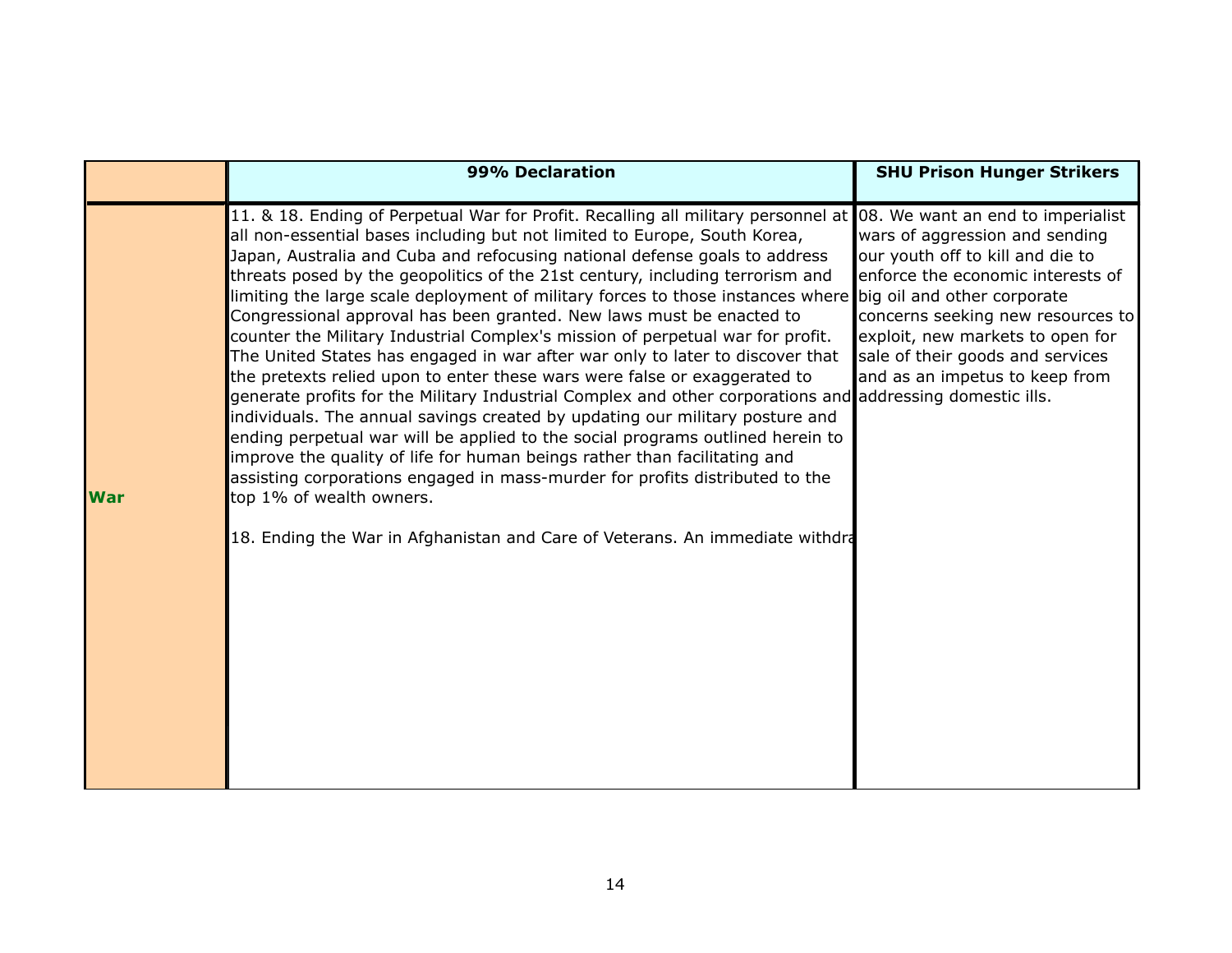|            | <b>Ray Lutz</b>                                                                                                                                                                                                                                                                                                                                                                                                                                                                                                                                                                                                                                    | <b>Michael Moore</b>                                                                                                                                                                                                                                                                                                                                                              |
|------------|----------------------------------------------------------------------------------------------------------------------------------------------------------------------------------------------------------------------------------------------------------------------------------------------------------------------------------------------------------------------------------------------------------------------------------------------------------------------------------------------------------------------------------------------------------------------------------------------------------------------------------------------------|-----------------------------------------------------------------------------------------------------------------------------------------------------------------------------------------------------------------------------------------------------------------------------------------------------------------------------------------------------------------------------------|
|            | 03 Convert War Machine to Sustainable Energy<br>Development<br>Currently, 60% of discretionary budget is spent<br>on wars and the "military industrial complex." We<br>have two wars ongoing which are providing little if art and civics classes in our<br>any value, yet are costing us some \$40 billion a<br>week or more, and impacting the military forces<br>in terms of fatalities, injuries, PTSD, etc. plus<br>hundreds of bases world wide. If we do nothing,<br>this area will continue to eat up a unrealistic<br>portion of our budget and keep us in wartime<br>austerity.                                                          | 06. Reorder our nation's spending<br>priorities (including the ending of<br>all foreign wars and their cost of<br>over \$2 billion a week). This will re-<br>open libraries, reinstate band and<br>schools, fix our roads and bridges<br>and infrastructure, wire the entire<br>country for 21st century internet,<br>and support scientific research that<br>improves our lives. |
| <b>War</b> | Take the profit out of war. Military Industrial<br>Complex companies that get war contracts must<br>be nonprofit and strictly regulated. As a result,<br>wars-for-profit will stop because they are simply<br>not profitable. Any company that receives more<br>than 50% of its revenue from the government or<br>from companies that receive revenue from the<br>government must be nonprofit, not traded on wall<br>street, and must not contribute to candidates, run<br>campaigns, etc. (already the case if goal $#1$ is<br>realized.)<br>End the current wars, including use of private<br>mercenary contractors. (See nonprofit MIC, above) |                                                                                                                                                                                                                                                                                                                                                                                   |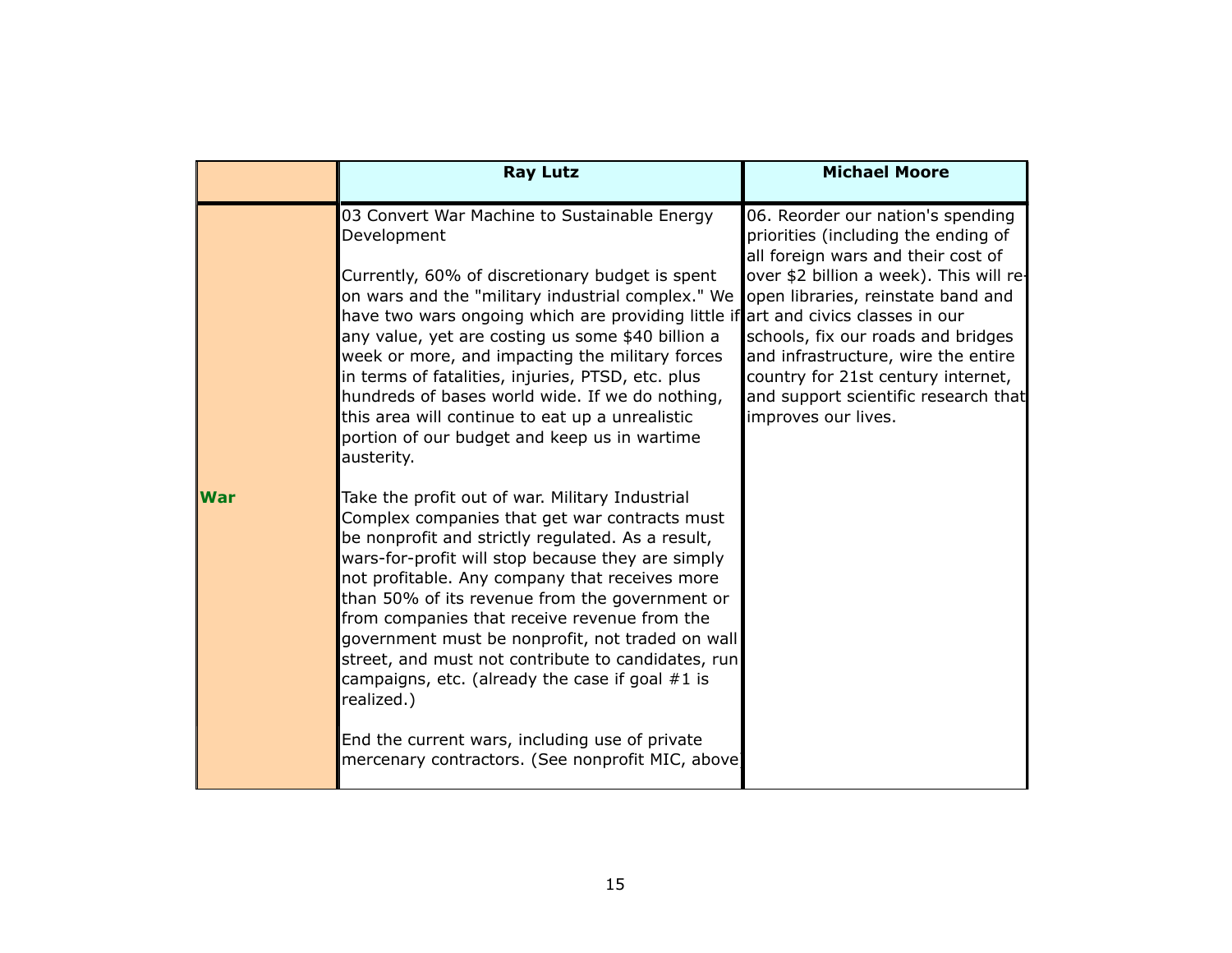|                        | <b>OSD Brainstorming</b><br>12/17/11                              | <b>OWS 13 Demands</b> | <b>Contract for the Am. Dream</b>                                                                                                                                                                                                                                                                                                                                                                                                                      |
|------------------------|-------------------------------------------------------------------|-----------------------|--------------------------------------------------------------------------------------------------------------------------------------------------------------------------------------------------------------------------------------------------------------------------------------------------------------------------------------------------------------------------------------------------------------------------------------------------------|
| <b>Fair Tax Policy</b> | 11. Raise taxes on the<br>wealthy; Bail out<br>society, not banks |                       | 07. Return to Fairer Tax Rates. End, once<br>and for all, the Bush-era tax giveaways for<br>the rich, which the rest of us -- or our kids -<br>must pay eventually. Also, we must outlaw<br>corporate tax havens and tax breaks for<br>shipping jobs overseas. Lastly, with<br>millionaires and billionaires taking a growing<br>share of our country's wealth, we should<br>add new tax brackets for those making<br>more than \$1 million each year. |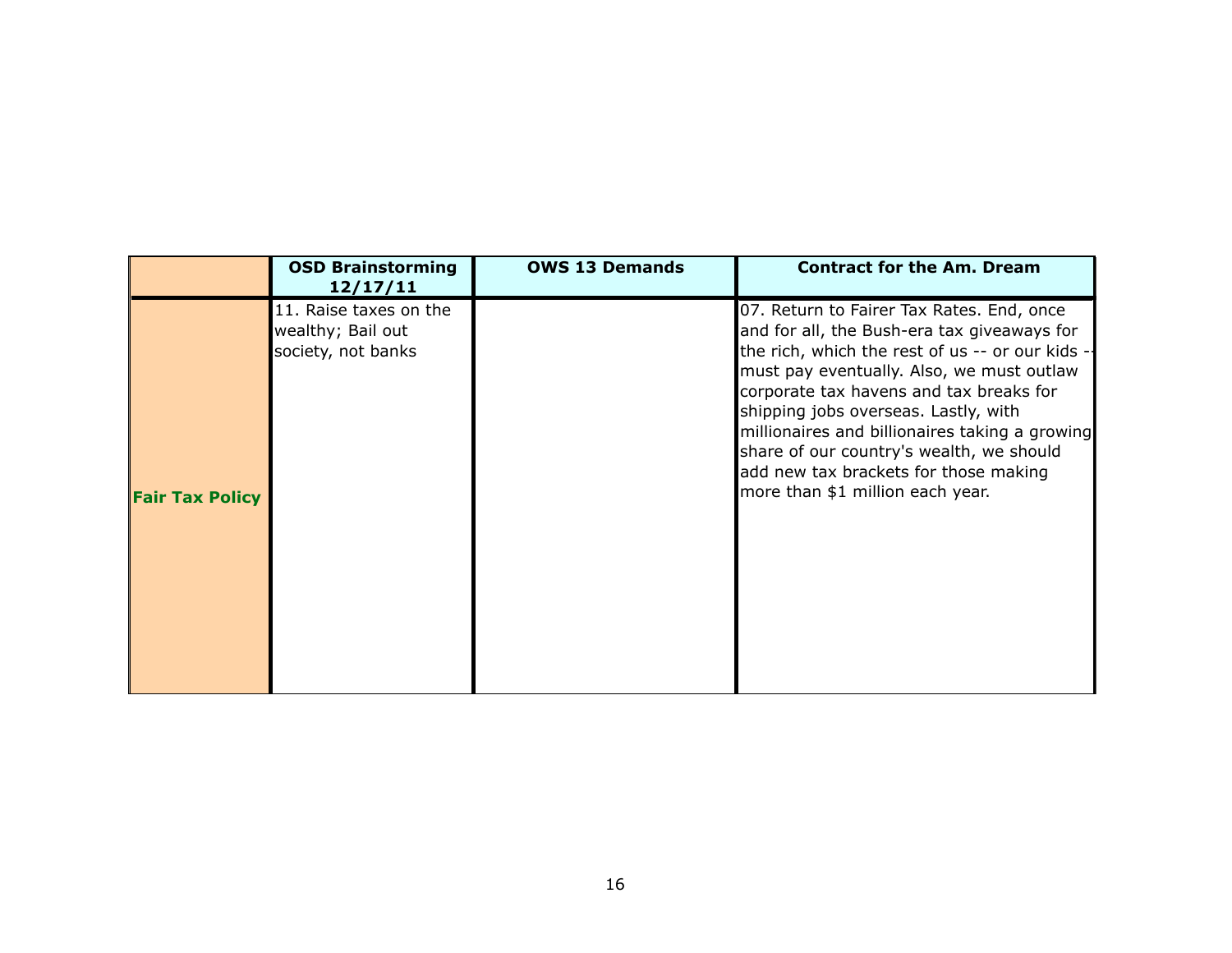|                        | 99% Declaration                                                                                                                                                                                                                                                                                                                                                                                                                                                                                                                                                                                                                                                                                                                                                                                                                                                                                                                                                                                                                                                                                                                                                                                                        | <b>SHU Prison Hunger Strikers</b> |
|------------------------|------------------------------------------------------------------------------------------------------------------------------------------------------------------------------------------------------------------------------------------------------------------------------------------------------------------------------------------------------------------------------------------------------------------------------------------------------------------------------------------------------------------------------------------------------------------------------------------------------------------------------------------------------------------------------------------------------------------------------------------------------------------------------------------------------------------------------------------------------------------------------------------------------------------------------------------------------------------------------------------------------------------------------------------------------------------------------------------------------------------------------------------------------------------------------------------------------------------------|-----------------------------------|
| <b>Fair Tax Policy</b> | 05. A Fair Tax Code. A complete reformation and simplification of the United<br>States Tax Code to require ALL individuals and corporations to pay a fair share<br>of a progressive, graduated income tax by eliminating loopholes, unfair tax<br>breaks, exemptions and unfair deductions, subsidies and ending all other<br>methods of evading taxes. The current system of taxation unjustly favors the<br>wealthiest Americans, many of whom pay fewer taxes to the United States<br>Treasury than citizens who earn much less and pay a much higher percentage<br>of their incomes in taxes. Any corporation or entity that does business in the<br>United States and generates income from that business in the United States<br>shall be fully taxed on that income regardless of corporate domicile or they<br>will be barred from earning their profits in the United States. This will allow<br>honest companies and individuals who pay their fair share in taxes to take<br>over those markets in the United States economy. Businesses that pay taxes<br>in other countries will no longer be permitted to use that excuse to justify<br>their failure to pay federal income tax in the<br>United States. |                                   |
|                        |                                                                                                                                                                                                                                                                                                                                                                                                                                                                                                                                                                                                                                                                                                                                                                                                                                                                                                                                                                                                                                                                                                                                                                                                                        |                                   |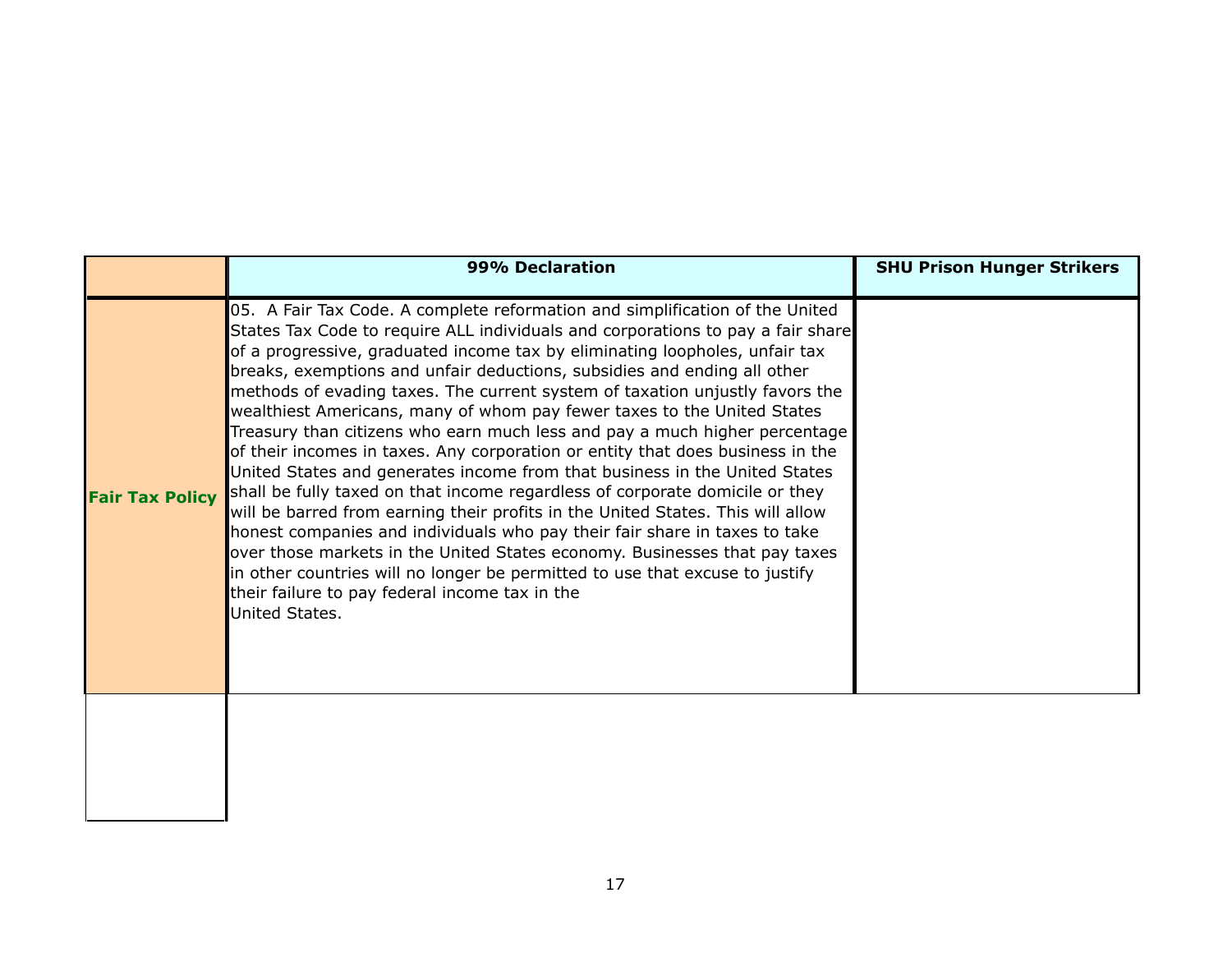|                        | <b>Ray Lutz</b>                                                                                                                                                                                                                                                                                                                                                                                                                                                                                                                        | <b>Michael Moore</b>                                                                                                                                                                       |
|------------------------|----------------------------------------------------------------------------------------------------------------------------------------------------------------------------------------------------------------------------------------------------------------------------------------------------------------------------------------------------------------------------------------------------------------------------------------------------------------------------------------------------------------------------------------|--------------------------------------------------------------------------------------------------------------------------------------------------------------------------------------------|
| <b>Fair Tax Policy</b> | 02i. Increase capital gains taxes, esp. on short-<br>term trades.<br>02j. Treat gambling winnings on wall street as<br>regular income and not as capital gains, unless<br>each investment is held at least 30 days (or some currently pay 0%).<br>similar period of time). The average short-term<br>computer trader holds securities for an average of<br>11 seconds, which contributes to market<br>instability.<br>02L. Eliminate off-shore tax havens and require a<br>minimum tax on corporations that do business in<br>the U.S. | 1. Eradicate the Bush tax cuts for<br>the rich and institute new taxes on<br>the wealthiest Americans and on<br>corporations, including a tax on all<br>trading on Wall Street (where they |
|                        |                                                                                                                                                                                                                                                                                                                                                                                                                                                                                                                                        |                                                                                                                                                                                            |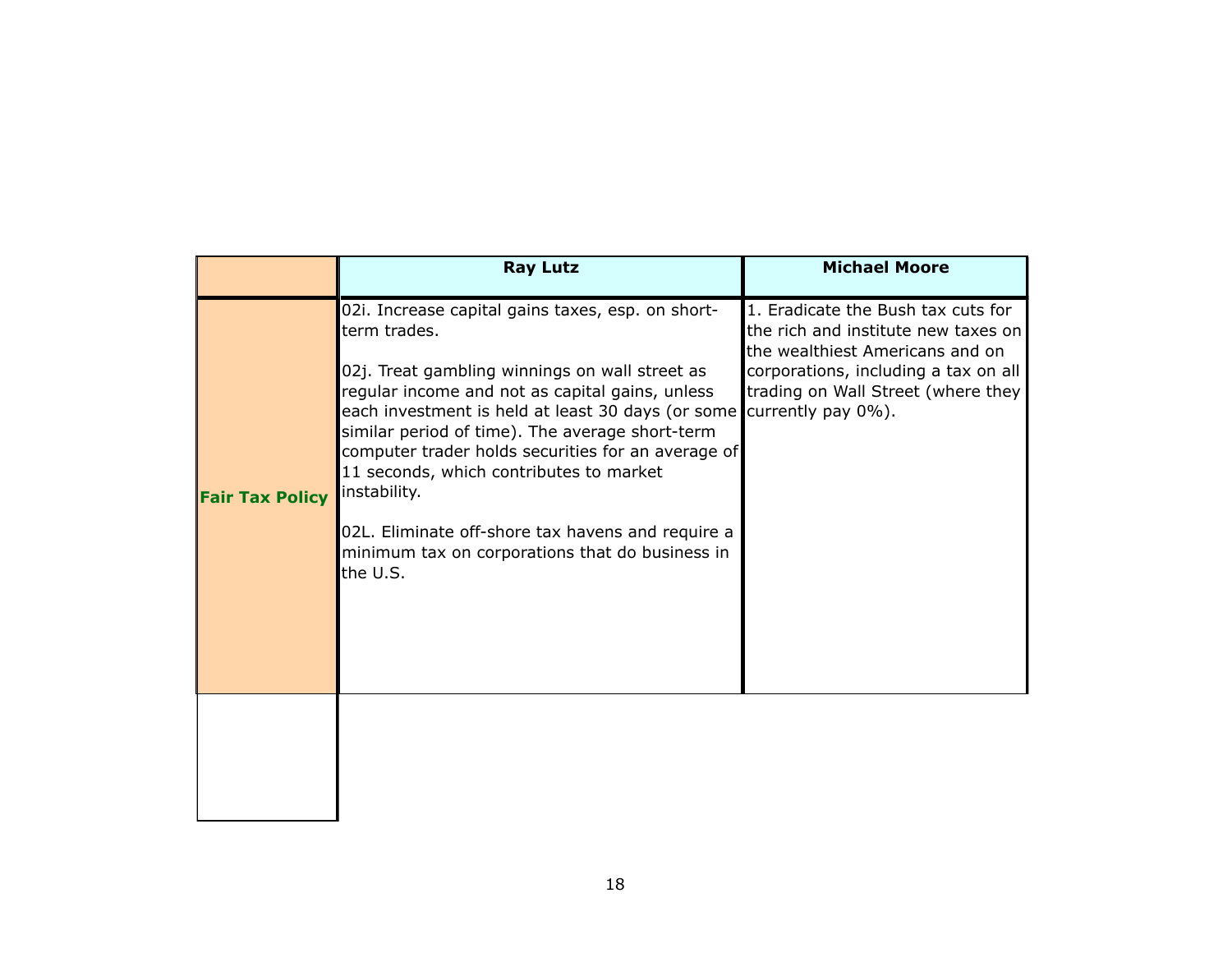|                   | <b>OSD Brainstorming</b><br>12/17/11 | <b>OWS 13 Demands</b>                                                                                                                 | <b>Contract for the Am. Dream</b>                                                                                                                                                                                                                                                                                                                                                                                                                                                                                |
|-------------------|--------------------------------------|---------------------------------------------------------------------------------------------------------------------------------------|------------------------------------------------------------------------------------------------------------------------------------------------------------------------------------------------------------------------------------------------------------------------------------------------------------------------------------------------------------------------------------------------------------------------------------------------------------------------------------------------------------------|
| <b>Green NRG</b>  | 12. Free energy                      | to bring the fossil fuel<br>economy to an end while at<br>the same bringing the<br>alternative energy economy up<br>to energy demand. | 05. Begin a fast track process 02. Create 21st Century Energy Jobs. We<br>should invest in American businesses that<br>can power our country with innovative<br>technologies like wind turbines, solar<br>panels, geothermal systems, hybrid and<br>electric cars, and next-generation batteries.<br>And we should put Americans to work<br>making our homes and buildings energy<br>efficient. We can create good, green jobs in<br>America, address the climate crisis, and<br>build the clean energy economy. |
| <b>Employment</b> | 15. Jobs Act                         | 03. Guaranteed living wage<br>income regardless of<br>employment                                                                      | 05. Make Work Pay. Americans have a right<br>to fair minimum and living wages, to<br>organize and collectively bargain, to enjoy<br>equal opportunity, and to earn equal pay for<br>equal work. Corporate assaults on these<br>rights bring down wages and benefits for all<br>of us. They must be outlawed.                                                                                                                                                                                                     |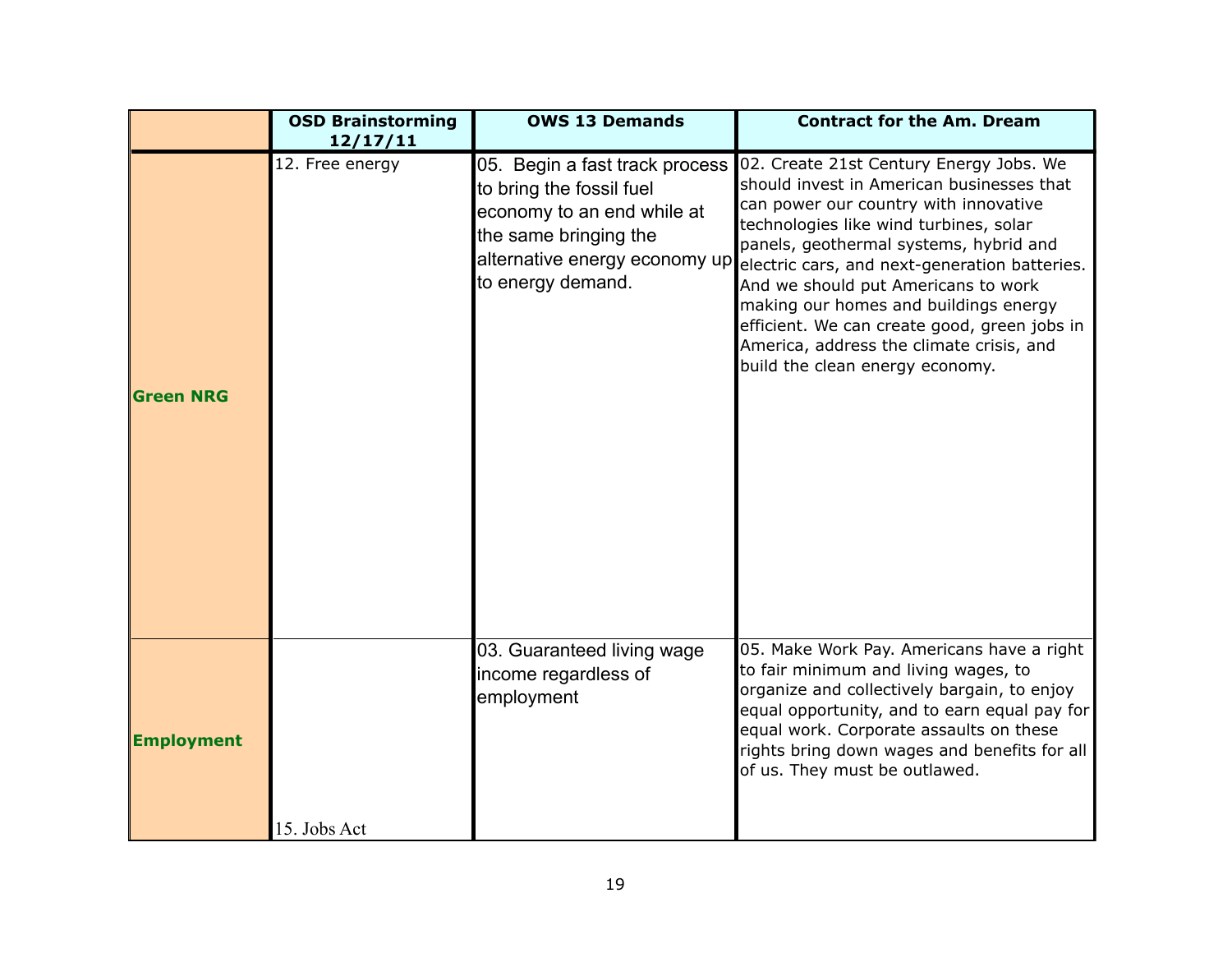|                   | 99% Declaration                                                                                                                                                                                                                                                                                                                                                                                                                                                                                                                                                                                                                                                                                                  | <b>SHU Prison Hunger Strikers</b>                                                                                |
|-------------------|------------------------------------------------------------------------------------------------------------------------------------------------------------------------------------------------------------------------------------------------------------------------------------------------------------------------------------------------------------------------------------------------------------------------------------------------------------------------------------------------------------------------------------------------------------------------------------------------------------------------------------------------------------------------------------------------------------------|------------------------------------------------------------------------------------------------------------------|
| <b>Green NRG</b>  |                                                                                                                                                                                                                                                                                                                                                                                                                                                                                                                                                                                                                                                                                                                  |                                                                                                                  |
| <b>Employment</b> | 09. Jobs for All Americans. Passage of a comprehensive job and job-training<br>act like the American Jobs Act to employ our citizens in jobs that are available a living wage for all people who<br>with specialized training. The American People must be put to work now by<br>repairing America's crumbling infrastructure and building other needed public<br>works projects. In conjunction with a new jobs act, reinstitution of the Works<br>Progress Administration, Civilian Conservation Corps and similar emergency<br>governmental agencies tasked with creating new projects to provide jobs to<br>the 46 million People living in poverty, the 8.6% unemployed and 16.2% who<br>are underemployed. | 01. We want full employment with<br>will work, and for employment to<br>be enforced as the right which it<br>is. |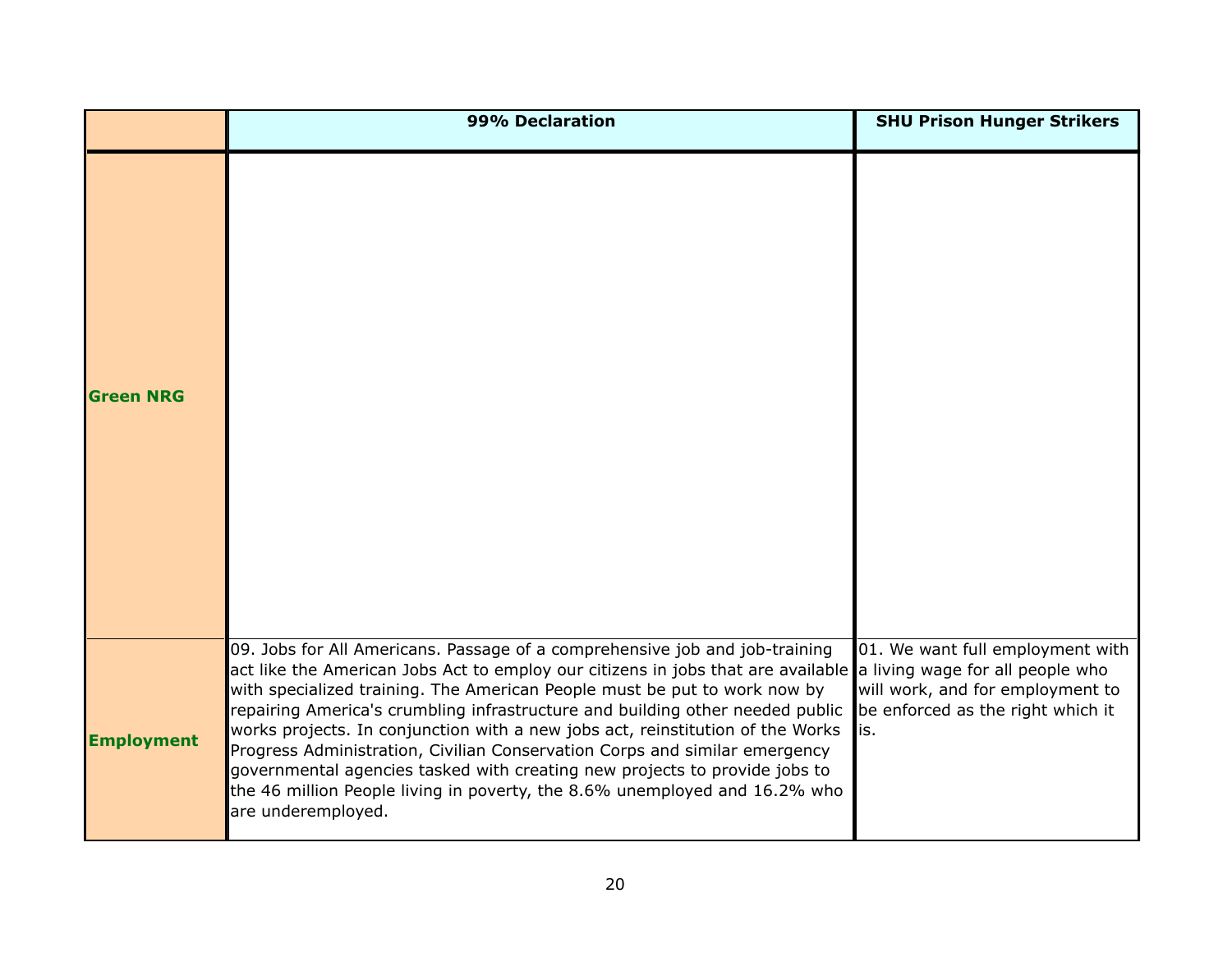|                   | <b>Ray Lutz</b>                                                                                                                                                                                                                                                                                                                                                                                                                                                                                                               | <b>Michael Moore</b> |
|-------------------|-------------------------------------------------------------------------------------------------------------------------------------------------------------------------------------------------------------------------------------------------------------------------------------------------------------------------------------------------------------------------------------------------------------------------------------------------------------------------------------------------------------------------------|----------------------|
|                   | 03 Convert War Machine to Sustainable Energy<br>Development                                                                                                                                                                                                                                                                                                                                                                                                                                                                   |                      |
| <b>Green NRG</b>  | Currently, 60% of discretionary budget is spent<br>on wars and the "military industrial complex." We<br>have two wars ongoing which are providing little if<br>any value, yet are costing us some \$40 billion a<br>week or more, and impacting the military forces<br>in terms of fatalities, injuries, PTSD, etc. plus<br>hundreds of bases world wide. If we do nothing,<br>this area will continue to eat up a unrealistic<br>portion of our budget and keep us in wartime<br>austerity.                                  |                      |
|                   | Take the profit out of war. Military Industrial<br>Complex companies that get war contracts must<br>be nonprofit and strictly regulated. As a result,<br>wars-for-profit will stop because they are simply<br>not profitable. Any company that receives more<br>than 50% of its revenue from the government or<br>from companies that receive revenue from the<br>government must be nonprofit, not traded on wall<br>street, and must not contribute to candidates, run<br>campaigns, etc. (already the case if goal $#1$ is |                      |
|                   | 04b. Reduce job off-shoring by corporations by<br>eliminating tax incentives and requiring all<br>companies to openly report hiring / outsourcing<br>practices, so that consumers can "Buy American."                                                                                                                                                                                                                                                                                                                         |                      |
| <b>Employment</b> |                                                                                                                                                                                                                                                                                                                                                                                                                                                                                                                               |                      |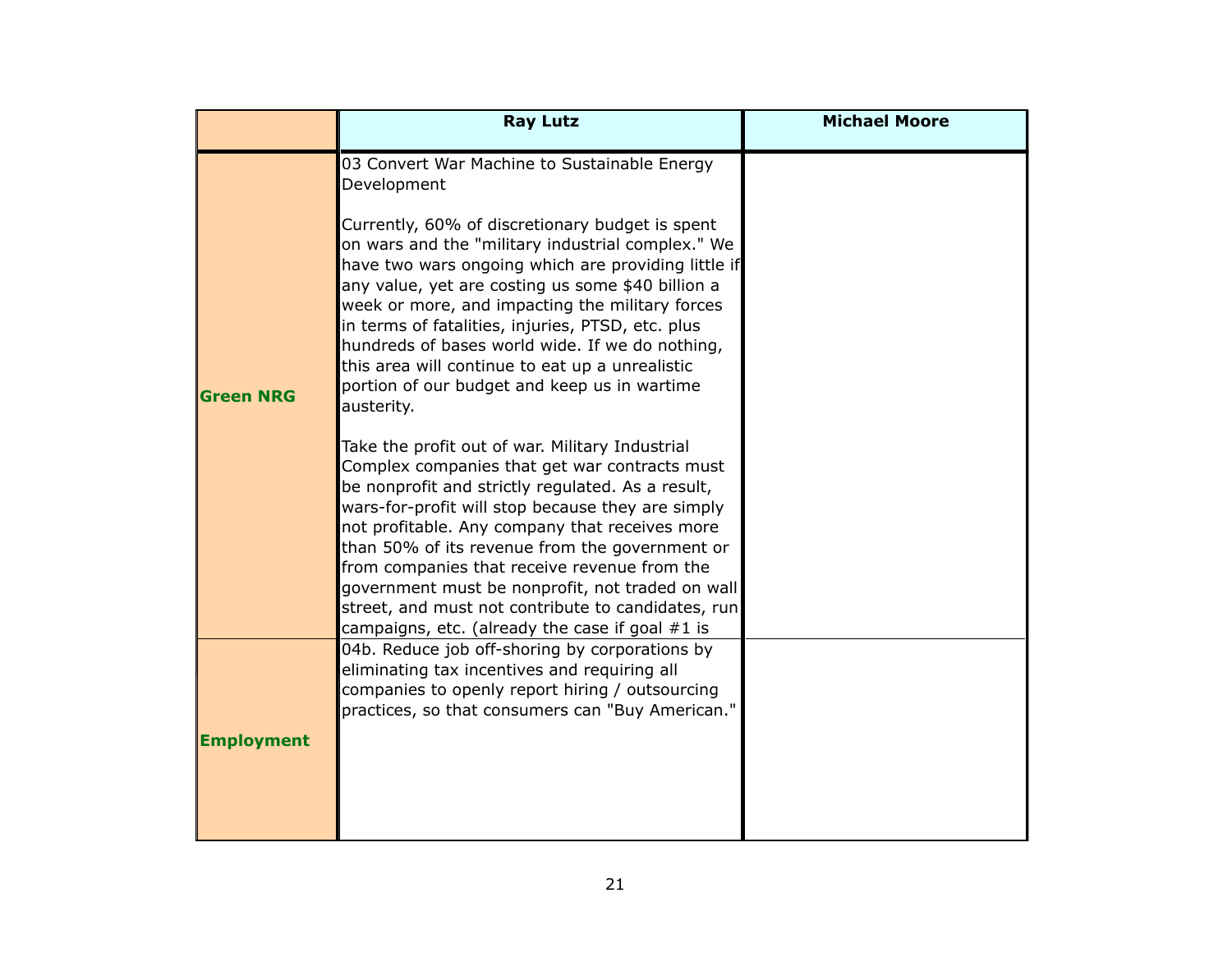|                                                           | <b>OSD Brainstorming</b><br>12/17/11 | <b>OWS 13 Demands</b>                                                                                                                                                                                                                                                                                                                                                                                                                                                                                                                 | <b>Contract for the Am. Dream</b>                                                                                                                                                                                                                                                                                                                                                                                                                                             |
|-----------------------------------------------------------|--------------------------------------|---------------------------------------------------------------------------------------------------------------------------------------------------------------------------------------------------------------------------------------------------------------------------------------------------------------------------------------------------------------------------------------------------------------------------------------------------------------------------------------------------------------------------------------|-------------------------------------------------------------------------------------------------------------------------------------------------------------------------------------------------------------------------------------------------------------------------------------------------------------------------------------------------------------------------------------------------------------------------------------------------------------------------------|
| <b>Fair Trade &amp;</b><br>Economic<br><b>Development</b> |                                      | 01. Restoration of the living<br>wage. This demand can only<br>be met by ending "Freetrade"<br>by re-imposing trade tariffs on<br>all imported goods entering the<br>American market to level the<br>playing field for domestic<br>family farming and domestic<br>manufacturing as most nations<br>that are dumping cheap<br>products onto the American<br>market have radical wage and<br>environmental regulation<br>advantages. Another policy<br>that must be instituted is raise<br>the minimum wage to twenty<br>dollars an hr. |                                                                                                                                                                                                                                                                                                                                                                                                                                                                               |
| <b>Healthcare</b>                                         |                                      | 02. Institute a universal single<br>payer healthcare system. To<br>do this all private insurers must<br>be banned from the healthcare<br>market as their only effect on<br>money away from doctors,<br>nurses and hospitals<br>preventing them from doing<br>their jobs and hand that money<br>to wall st. investors.                                                                                                                                                                                                                 | 04. Offer Medicare for All. We should<br>expand Medicare so it's available to all<br>Americans, and reform it to provide even<br>more cost-effective, quality care. The<br>Affordable Care Act is a good start and we<br>must implement it -- but it's not enough.<br>the health of patients is to take we can save trillions of dollars by joining<br>every other industrialized country -- paying<br>much less for health care while getting the<br>same or better results. |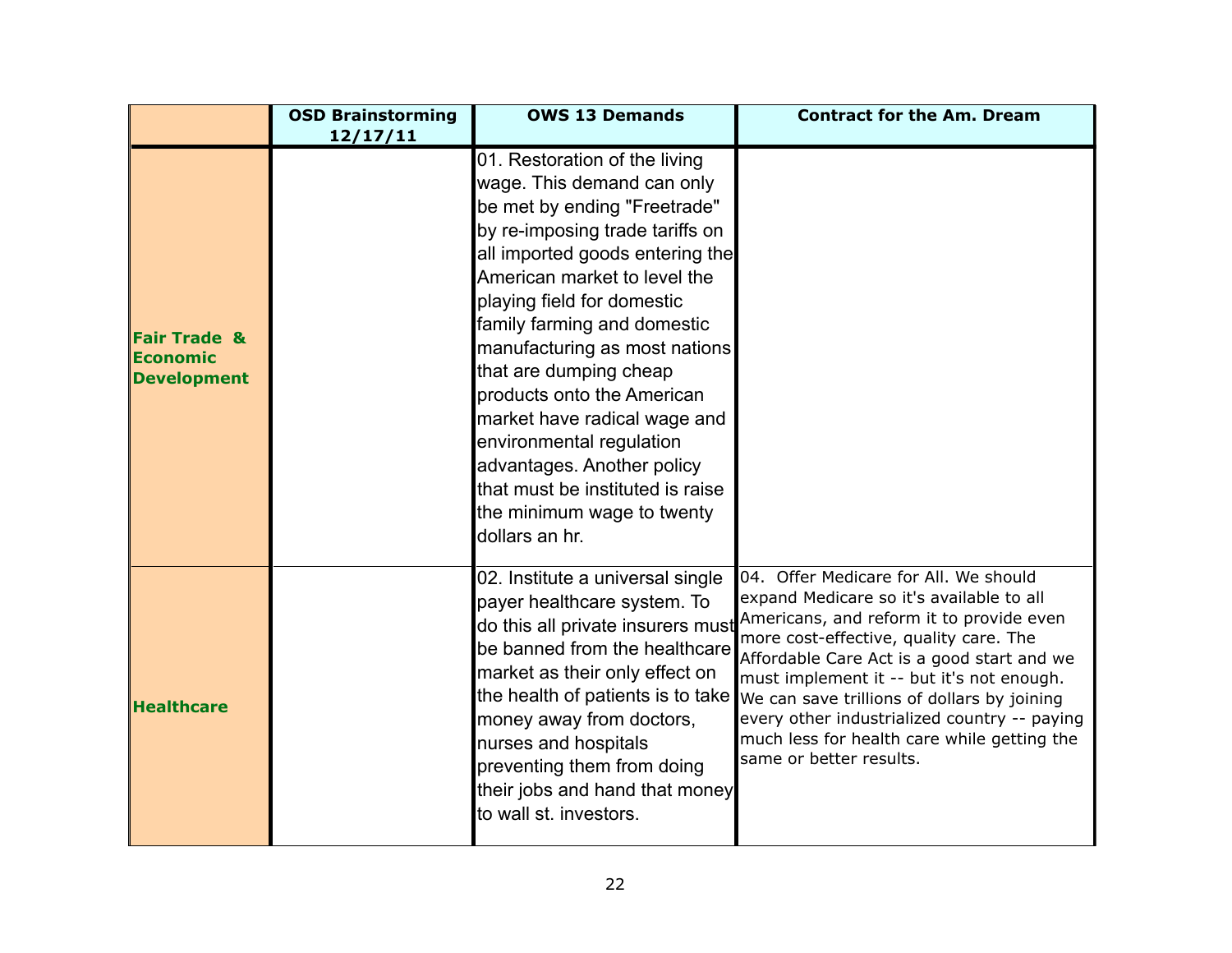|                                                                  | 99% Declaration                                                                                                                                                                                                                                                                                                                                                                                                                                                                                                                                                                                                                                                                                                                                                                                                                                                                                                                                                                                                                                                                                                                                                                                                                          | <b>SHU Prison Hunger Strikers</b>                      |
|------------------------------------------------------------------|------------------------------------------------------------------------------------------------------------------------------------------------------------------------------------------------------------------------------------------------------------------------------------------------------------------------------------------------------------------------------------------------------------------------------------------------------------------------------------------------------------------------------------------------------------------------------------------------------------------------------------------------------------------------------------------------------------------------------------------------------------------------------------------------------------------------------------------------------------------------------------------------------------------------------------------------------------------------------------------------------------------------------------------------------------------------------------------------------------------------------------------------------------------------------------------------------------------------------------------|--------------------------------------------------------|
| <b>Fair Trade &amp;</b><br><b>Economic</b><br><b>Development</b> | 13. End Outsourcing and Currency Manipulation. Subject to the elimination of 09. We want a bottoms-up<br>corporate tax loopholes and exploited exemptions and deductions as stated in approach to economic<br>point five, limited tax incentives will be permitted to entice businesses to hire<br>our citizens rather than outsource jobs. Conversely, an "outsourcing tax"<br>should be introduced to discourage businesses from sending jobs overseas<br>and tax incentives should be offered to companies that invest in<br>reconstructing the manufacturing capacity of the United States. This country<br>must again competitively produce everyday products in the United States<br>rather than importing them from countries like China and India. To do<br>business in the United States, corporations must make slightly less profit by<br>hiring American workers and paying them a living wage rather than<br>maximizing every penny of profit to the detriment of our society.<br>Implementing immediate legislation (see e.g. H.R. 639) to encourage China<br>(which undervalues its currency by an estimated 25% to 40%) and our other<br>trading partners to end currency manipulation, reduce the trade deficit and end | development and labor-capital<br>relations in the U.S. |
| <b>Healthcare</b>                                                | 06. Healthcare for All. Medicare for all or adoption of a universal single-payer<br>healthcare system. The broken Medicaid program will be eliminated as<br>redundant. Affordable healthcare shall be a human right.                                                                                                                                                                                                                                                                                                                                                                                                                                                                                                                                                                                                                                                                                                                                                                                                                                                                                                                                                                                                                     |                                                        |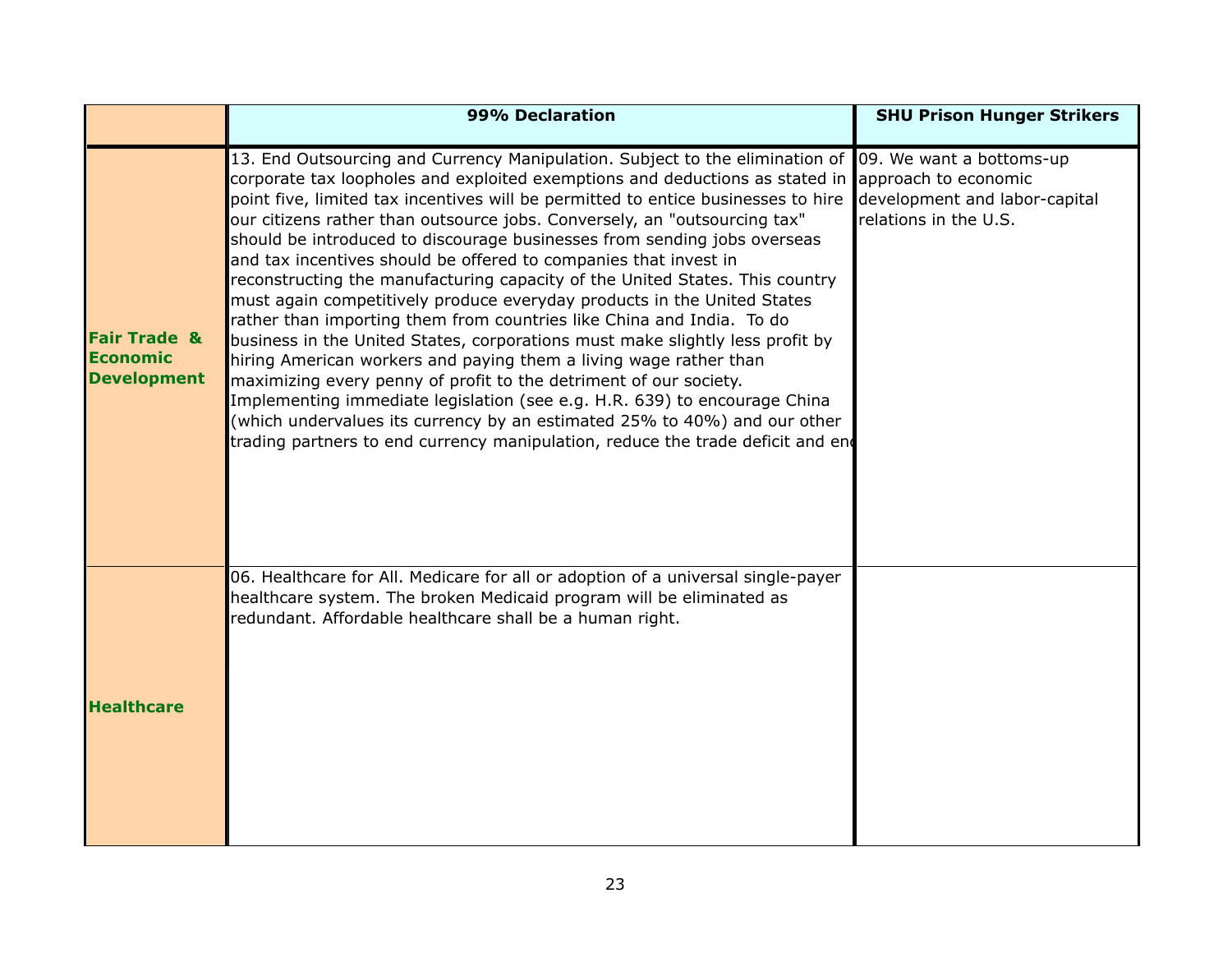|                                                            | <b>Ray Lutz</b>                                                                                                                                                | <b>Michael Moore</b>                                                                                                                                                                                                                                                                                                 |
|------------------------------------------------------------|----------------------------------------------------------------------------------------------------------------------------------------------------------------|----------------------------------------------------------------------------------------------------------------------------------------------------------------------------------------------------------------------------------------------------------------------------------------------------------------------|
| <b>Fair Trade &amp;</b><br>lEconomic<br><b>Development</b> |                                                                                                                                                                | 2. Assess a penalty tax on any<br>corporation that moves American<br>jobs to other countries when that<br>company is already making profits<br>in America. Our jobs are the most<br>important national treasure and<br>they cannot be removed from the<br>country simply because someone<br>wants to make more money |
| <b>Healthcare</b>                                          | 04e. Outcome-based compensation for care<br>providers and gradual migration to Single-payer<br>healthcare nonprofit insurance (i.e. "medicare for<br>$all")$ . | 7. Join the rest of the free world<br>and create a single-payer, free and<br>universal health care system that<br>covers all Americans all of the<br>time.                                                                                                                                                           |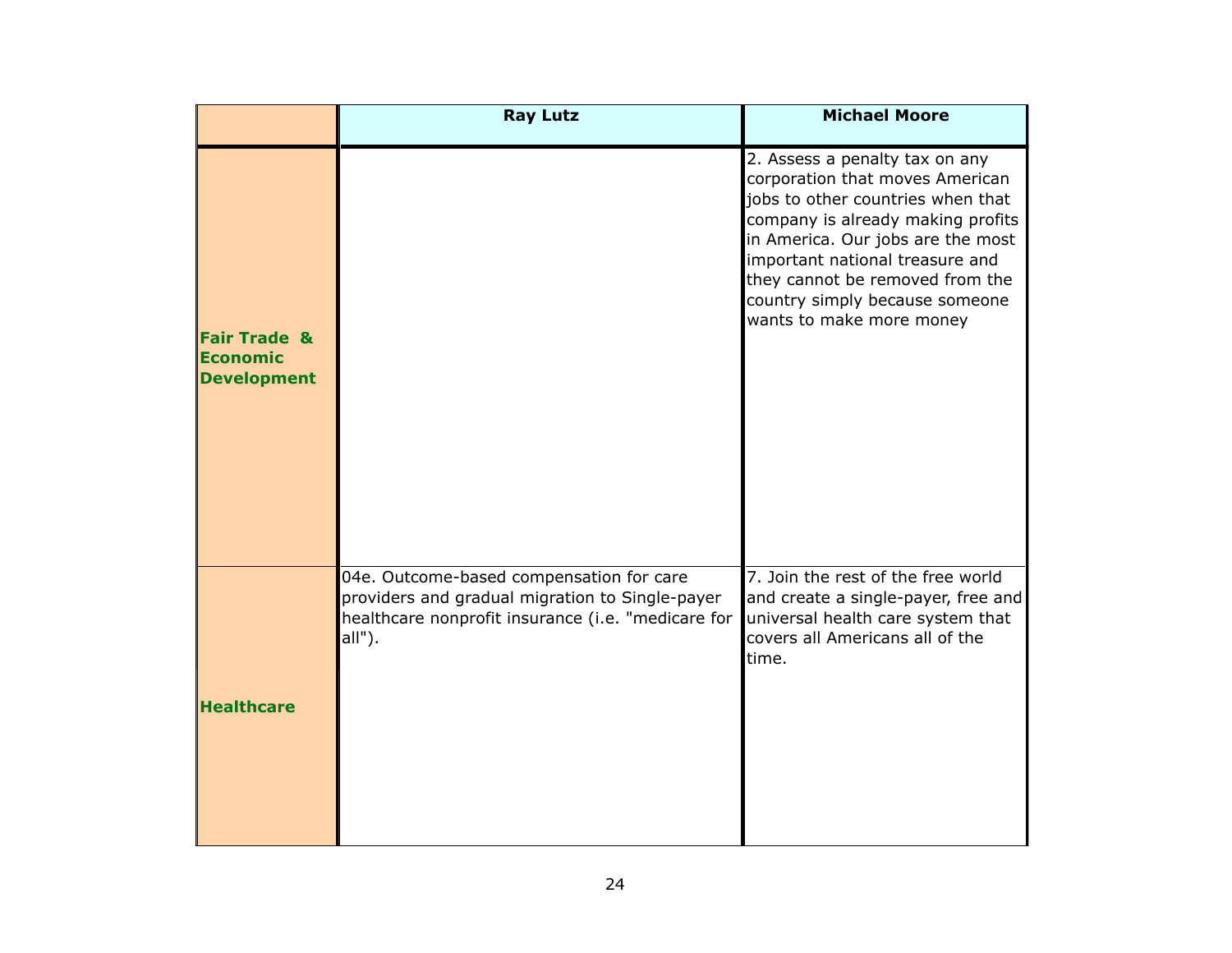|                  | <b>OSD Brainstorming</b><br>12/17/11 | <b>OWS 13 Demands</b>       | <b>Contract for the Am. Dream</b>                                                                                                                                                                                                                                                                                |
|------------------|--------------------------------------|-----------------------------|------------------------------------------------------------------------------------------------------------------------------------------------------------------------------------------------------------------------------------------------------------------------------------------------------------------|
| <b>Education</b> |                                      | 04. Free college education. | 03. Invest in Public Education. We should<br>provide universal access to early childhood<br>education, make school funding equitable,<br>invest in high-quality teachers, and build safe,<br>well-equipped school buildings for our<br>students. A high-quality education system,<br>from universal preschool to |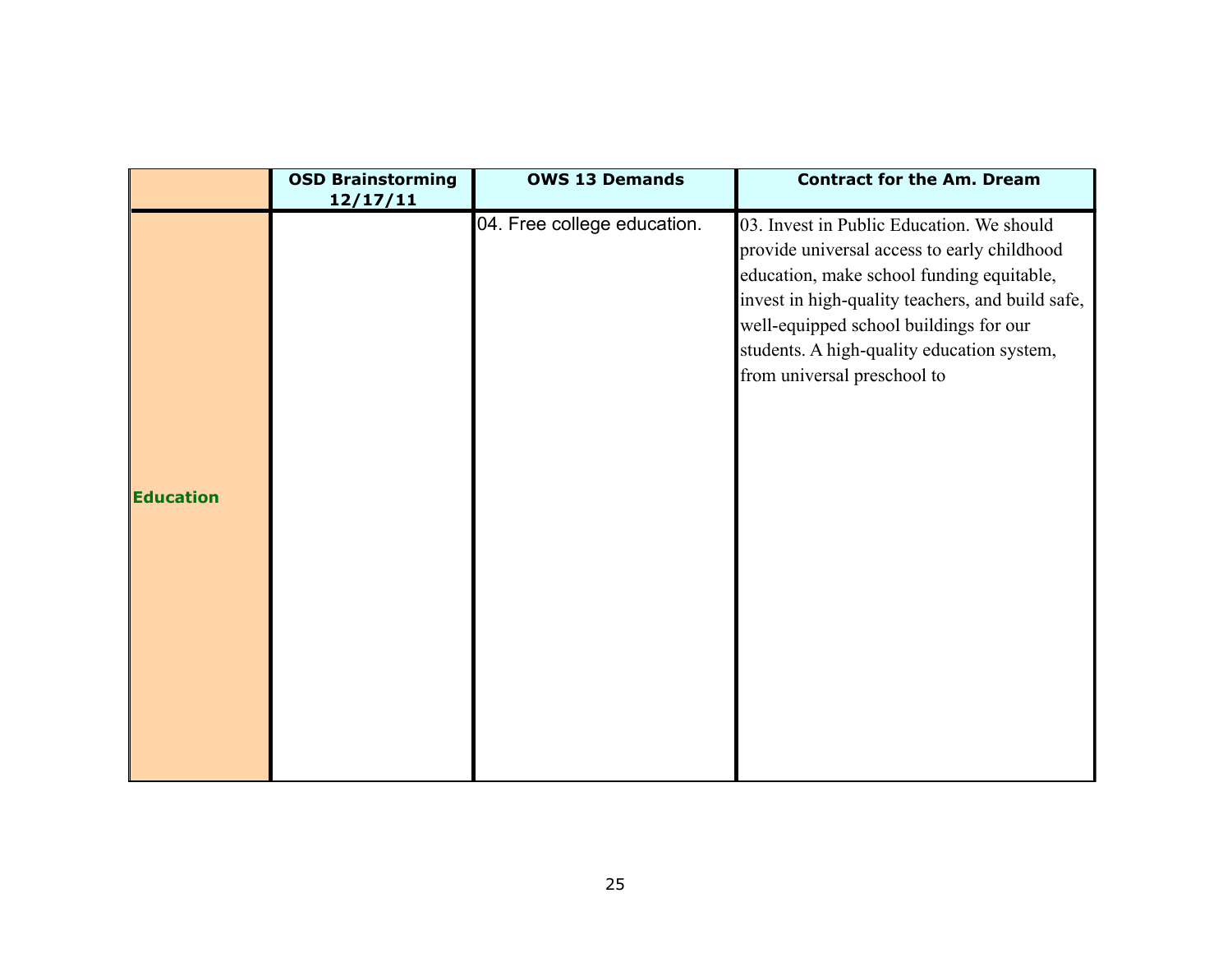| 99% Declaration                                                                                                                                                                                                                                                                                                                                                                                                                                                                                                                                                                                                                                                                                                                                                                                                                                                                                                                                                                                                                                                                                                                                                                                                                                                                                                                                 | <b>SHU Prison Hunger Strikers</b>                                                                                                                                                                                                                                                                                                                                                     |
|-------------------------------------------------------------------------------------------------------------------------------------------------------------------------------------------------------------------------------------------------------------------------------------------------------------------------------------------------------------------------------------------------------------------------------------------------------------------------------------------------------------------------------------------------------------------------------------------------------------------------------------------------------------------------------------------------------------------------------------------------------------------------------------------------------------------------------------------------------------------------------------------------------------------------------------------------------------------------------------------------------------------------------------------------------------------------------------------------------------------------------------------------------------------------------------------------------------------------------------------------------------------------------------------------------------------------------------------------|---------------------------------------------------------------------------------------------------------------------------------------------------------------------------------------------------------------------------------------------------------------------------------------------------------------------------------------------------------------------------------------|
| 10.& 12 Student Loan Debt Relief and Refinancing. Our students are more<br>than \$1 trillion in debt from education loans and have fewer employment<br>prospects due to the financial collapse directly caused by the unbridled and<br>unregulated greed of Wall Street. Ensuring a higher education, particularly in teaches the true history of<br>the fields of science, engineering, technology, green energy and mathematics, colonialism, chattel slavery,<br>is no longer a luxury for the few and must now be viewed as a national<br>security issue. Banks receive virtually interest free loans from the Federal<br>Reserve Bank and then charge upwards of 6% interest to our students for<br>profit. Because education is the only way to ensure our future success as a<br>nation, interest on student debts must be immediately reduced to 2% or less<br>and repayments deferred for periods of unemployment. Subject to the<br>provisions of point five herein, the tax code will be amended so that<br>employers will receive a student loan repayment tax deduction for paying off<br>the loans of their employees. Outright grants should be provided to those<br>students who pursue and obtain degrees in the sciences, green energy, mather<br>12. Emergency Reform of Public Education. The education system in the Unite | 04. We want affordable and equal<br>access to higher education for all<br>and access to education that<br>repression of organized labor, the<br>use of police repression and<br>imprisonment as tools of capitalist<br>exploitation, and the perpetuation<br>of imperialism in the development<br>and maintenance of modern U.S.<br>power systems and corporate<br>financial markets. |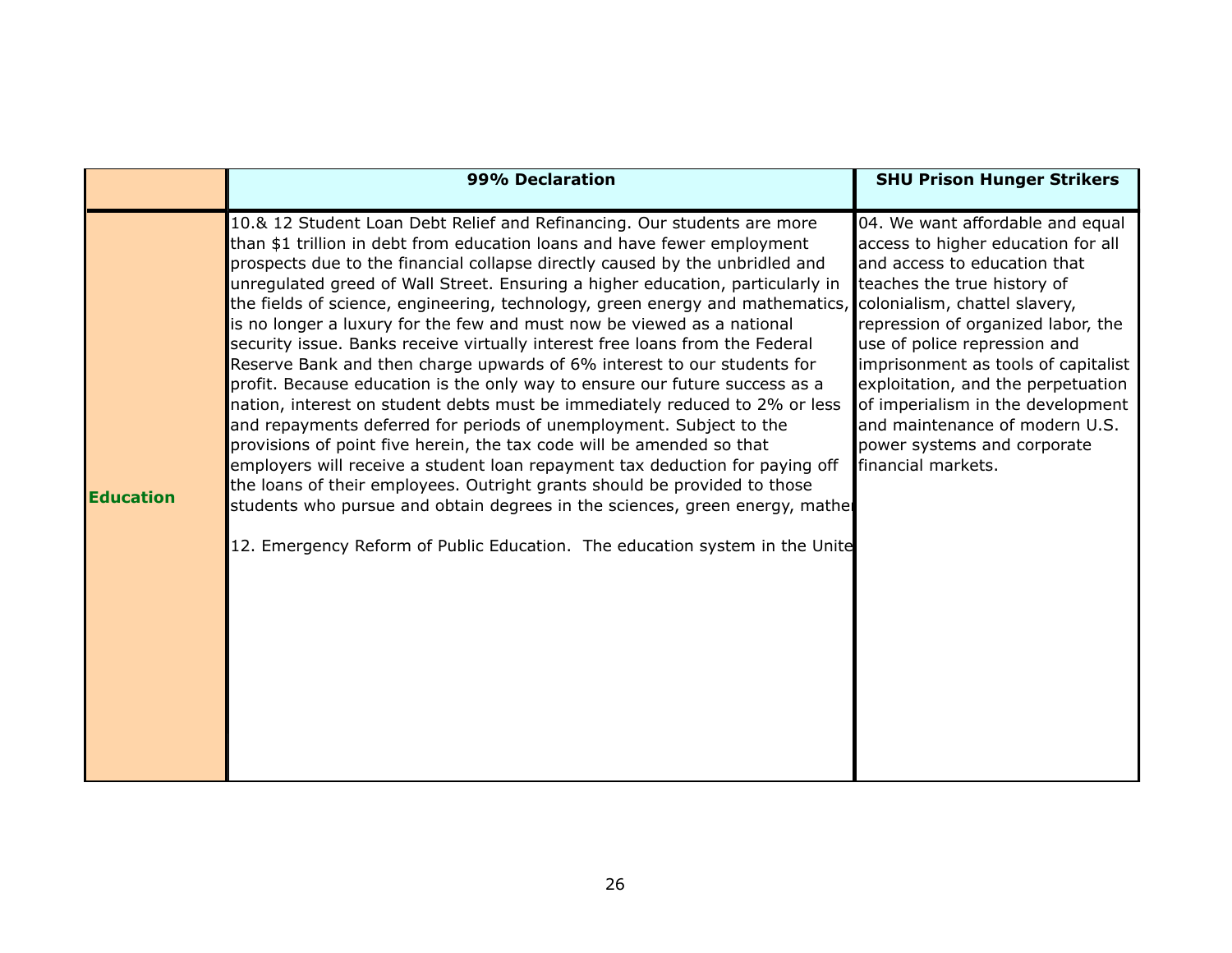|                  | <b>Ray Lutz</b> | <b>Michael Moore</b>                                                                                                                                                                                                                                                                                                                                                                                               |
|------------------|-----------------|--------------------------------------------------------------------------------------------------------------------------------------------------------------------------------------------------------------------------------------------------------------------------------------------------------------------------------------------------------------------------------------------------------------------|
| <b>Education</b> |                 | 06. Reorder our nation's spending<br>priorities (including the ending of<br>all foreign wars and their cost of<br>over \$2 billion a week). This will re-<br>open libraries, reinstate band and<br>art and civics classes in our<br>schools, fix our roads and bridges<br>and infrastructure, wire the entire<br>country for 21st century internet,<br>and support scientific research that<br>improves our lives. |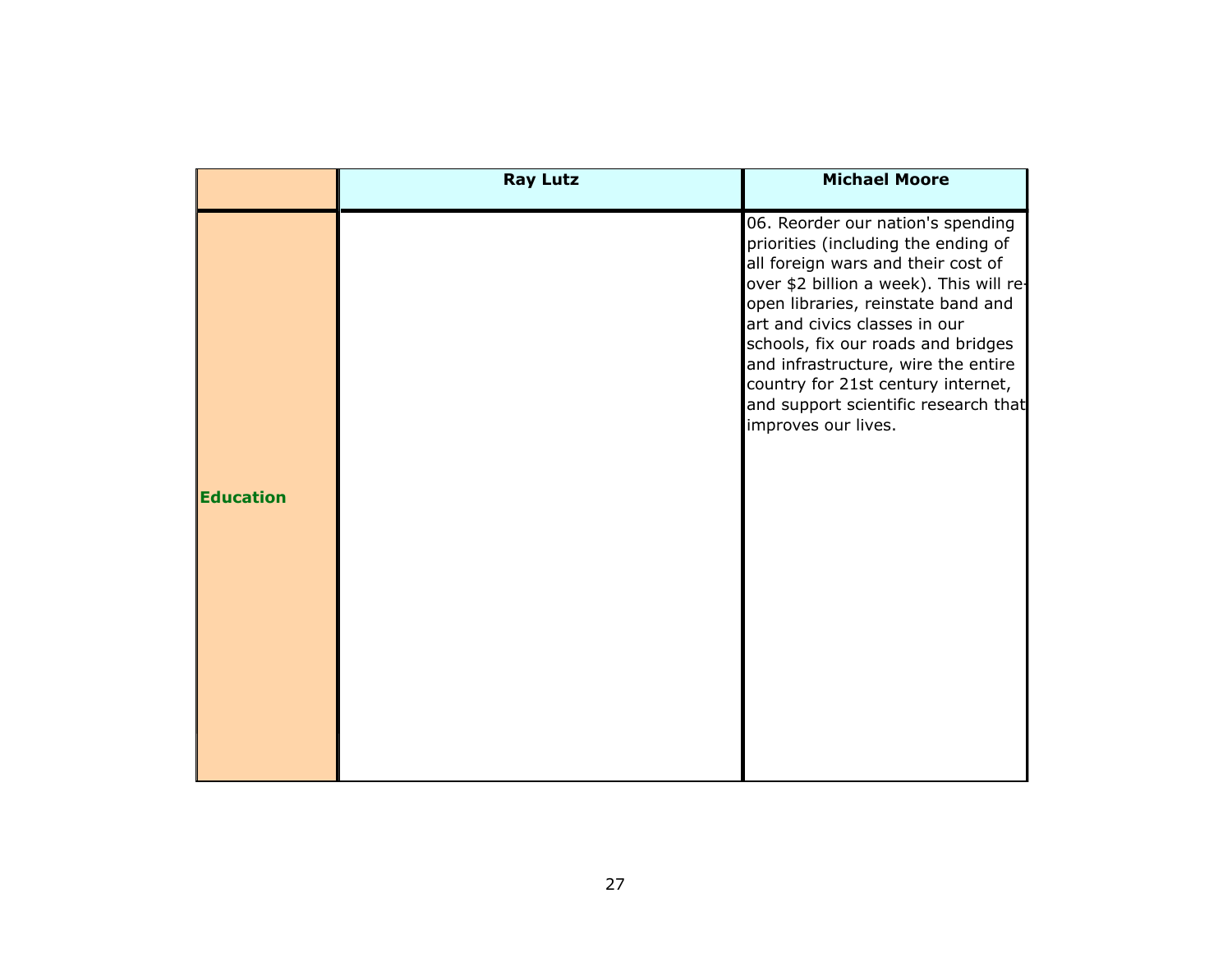|                                           | <b>OSD Brainstorming</b><br>12/17/11 | <b>OWS 13 Demands</b>                                                                                                                                                                                                 | <b>Contract for the Am. Dream</b>                                                                                                                                                                                                                                                                                                                                                                              |
|-------------------------------------------|--------------------------------------|-----------------------------------------------------------------------------------------------------------------------------------------------------------------------------------------------------------------------|----------------------------------------------------------------------------------------------------------------------------------------------------------------------------------------------------------------------------------------------------------------------------------------------------------------------------------------------------------------------------------------------------------------|
| <b>Infrastructure</b>                     |                                      | 06. One trillion dollars in<br>infrastructure (Water, Sewer,<br>Rail, Roads and Bridges and<br>Electrical Grid) spending now.                                                                                         | 01. Invest in America's Infrastructure. Rebuild<br>our crumbling bridges, dams, levees, ports,<br>water and sewer lines, railways, roads, and<br>public transit. We must invest in high-speed<br>Internet and a modern, energy-saving electric<br>grid. These investments will create good jobs<br>and rebuild America. To help finance these<br>projects, we need national and state<br>infrastructure banks. |
| <b>Environmental</b><br><b>Protection</b> |                                      | 07. One trillion dollars in<br>ecological restoration planting<br>forests, reestablishing<br>wetlands and the natural flow<br>of river systems and<br>decommissioning of all of<br>America's nuclear power<br>plants. |                                                                                                                                                                                                                                                                                                                                                                                                                |
| <b>Border Policy</b>                      |                                      | 09. Open borders migration.<br>anyone can travel anywhere to<br>work and live                                                                                                                                         |                                                                                                                                                                                                                                                                                                                                                                                                                |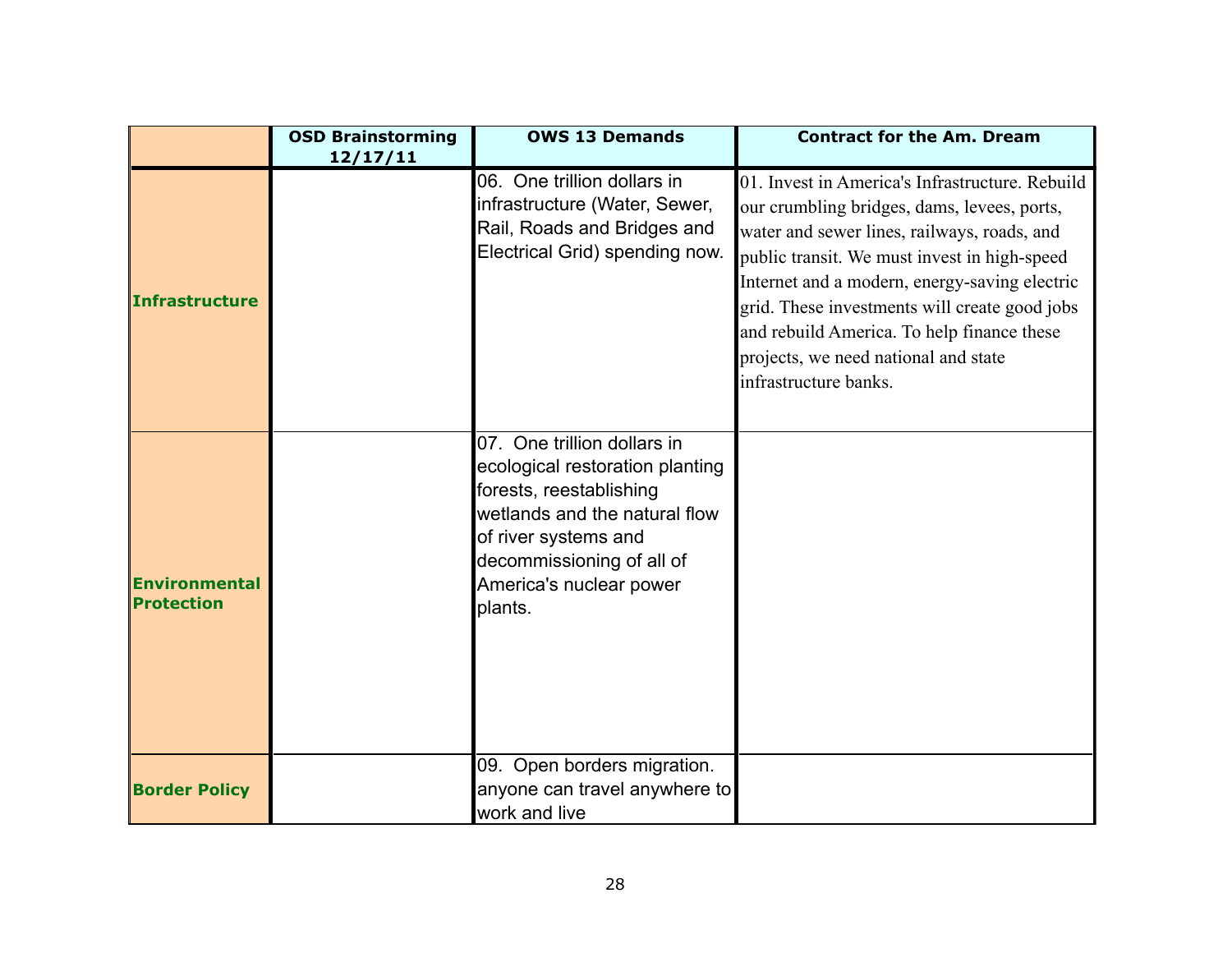|                                           | 99% Declaration                                                                                                                                                                                                                                                                                                                                                                                                                                                                                                                                                                                                                                                                                                                                                                                                                                                                                                                                                                                                                                                                                                                                                                           | <b>SHU Prison Hunger Strikers</b> |
|-------------------------------------------|-------------------------------------------------------------------------------------------------------------------------------------------------------------------------------------------------------------------------------------------------------------------------------------------------------------------------------------------------------------------------------------------------------------------------------------------------------------------------------------------------------------------------------------------------------------------------------------------------------------------------------------------------------------------------------------------------------------------------------------------------------------------------------------------------------------------------------------------------------------------------------------------------------------------------------------------------------------------------------------------------------------------------------------------------------------------------------------------------------------------------------------------------------------------------------------------|-----------------------------------|
| <b>Infrastructure</b>                     |                                                                                                                                                                                                                                                                                                                                                                                                                                                                                                                                                                                                                                                                                                                                                                                                                                                                                                                                                                                                                                                                                                                                                                                           |                                   |
| <b>Environmental</b><br><b>Protection</b> | 07. Protection of the Planet. Human greed, exponentially magnified by<br>corporations, is destroying the only habitable planet known to humanity.<br>Multinational corporations have purchased so much influence in Congress (and<br>other governments in the world) that they can secure the passage or blockage<br>of regulations to maximize profits and minimize conservation of the<br>environment. The evidence of climate change due to human activity can no<br>longer be denied by rational people. New comprehensive laws and regulations<br>must be immediately enacted to give the Environmental Protection Agency,<br>and other environmental protection regulators, expanded powers and<br>resources to shut down corporations, businesses or any entities that<br>intentionally or recklessly damage the environment, and to criminally<br>prosecute individuals who intentionally or recklessly damage the environment.<br>No corporate veil should protect any employee, officer or director of a<br>corporation who is directly or indirectly engaged in the intentional or reckless<br>decimation of the planet for profit. The amount of profit a corporation can mak |                                   |
| <b>Border Policy</b>                      |                                                                                                                                                                                                                                                                                                                                                                                                                                                                                                                                                                                                                                                                                                                                                                                                                                                                                                                                                                                                                                                                                                                                                                                           |                                   |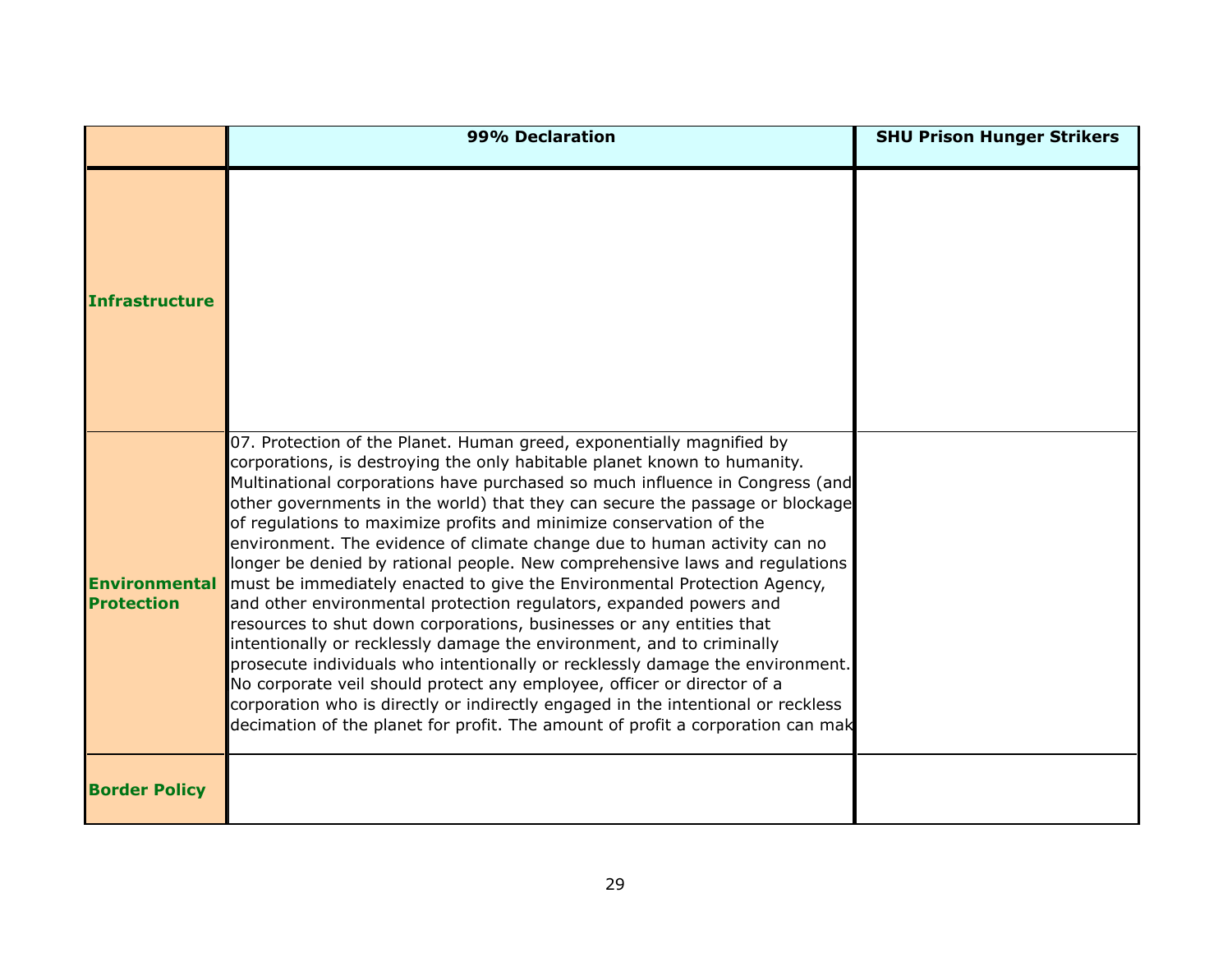|                                           | <b>Ray Lutz</b>                                                                                                                                                                                          | <b>Michael Moore</b>                                                                                                                                                                                                                                                                                                                                                                                               |
|-------------------------------------------|----------------------------------------------------------------------------------------------------------------------------------------------------------------------------------------------------------|--------------------------------------------------------------------------------------------------------------------------------------------------------------------------------------------------------------------------------------------------------------------------------------------------------------------------------------------------------------------------------------------------------------------|
| <b>Infrastructure</b>                     | 04c. Government must work to create jobs by<br>investing directly in infrastructure and public<br>works projects, esp. energy infrastructure<br>projects that stop us from expending money off-<br>shore | 06. Reorder our nation's spending<br>priorities (including the ending of<br>all foreign wars and their cost of<br>over \$2 billion a week). This will re-<br>open libraries, reinstate band and<br>art and civics classes in our<br>schools, fix our roads and bridges<br>and infrastructure, wire the entire<br>country for 21st century internet,<br>and support scientific research that<br>improves our lives. |
| <b>Environmental</b><br><b>Protection</b> |                                                                                                                                                                                                          | 8. Immediately reduce carbon<br>emissions that are destroying the<br>planet and discover ways to live<br>without the oil that will be<br>depleted and gone by the end of<br>this century.                                                                                                                                                                                                                          |
| <b>Border Policy</b>                      |                                                                                                                                                                                                          |                                                                                                                                                                                                                                                                                                                                                                                                                    |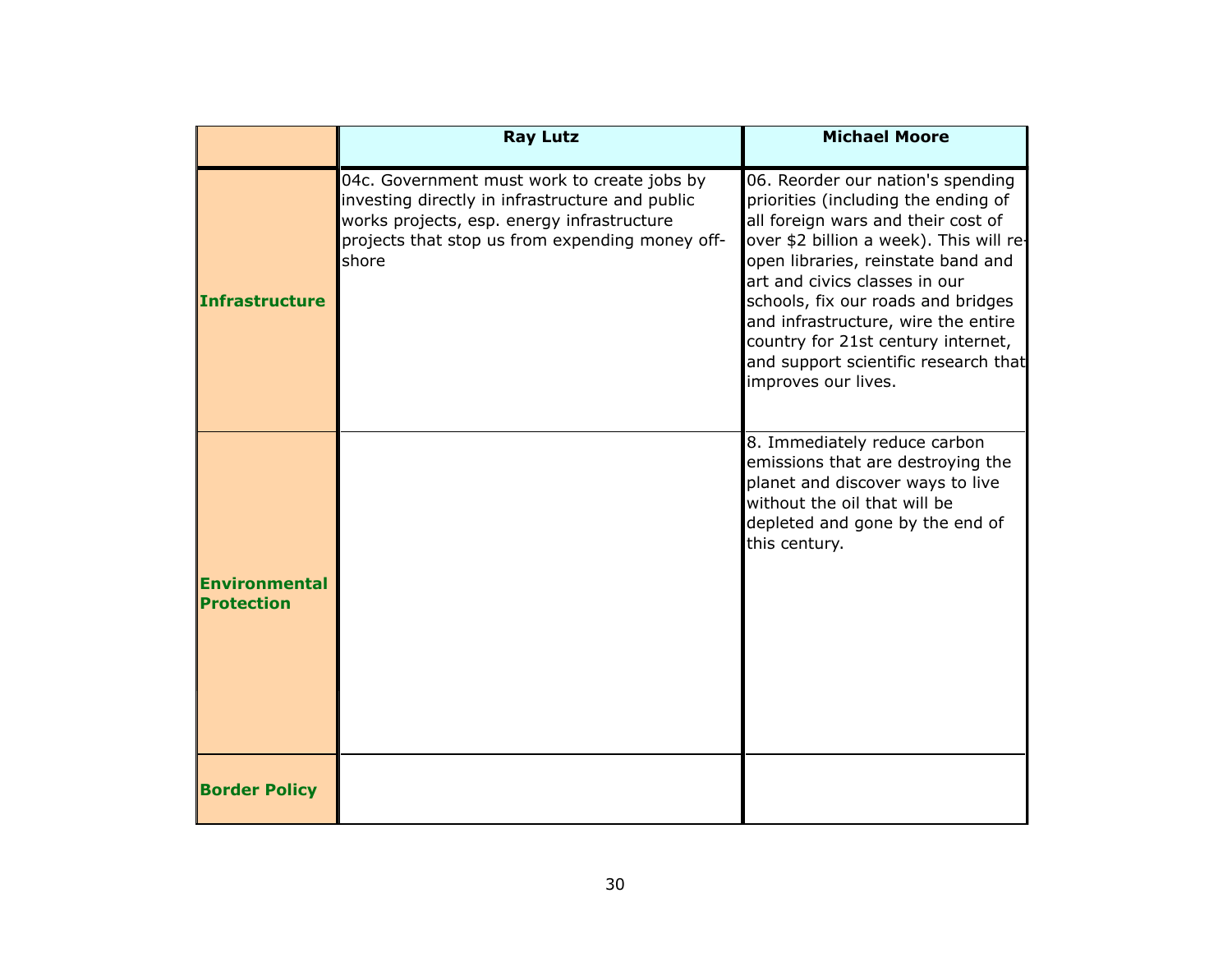|                                    | <b>OSD Brainstorming</b><br>12/17/11 | <b>OWS 13 Demands</b>                                                                                                                                                                                                                                  | <b>Contract for the Am. Dream</b>                                                                                                                                                                                                                                                                                                                       |
|------------------------------------|--------------------------------------|--------------------------------------------------------------------------------------------------------------------------------------------------------------------------------------------------------------------------------------------------------|---------------------------------------------------------------------------------------------------------------------------------------------------------------------------------------------------------------------------------------------------------------------------------------------------------------------------------------------------------|
| <b>Workplace</b><br><b>Justice</b> |                                      | Demand thirteen: Allow all<br>workers to sign a ballot at any<br>time during a union organizing<br>campaign or at any time that<br>represents their yeah or nay to<br>having a union represent them<br>in collective bargaining or to<br>form a union. | 05. Make Work Pay. Americans have a right<br>to fair minimum and living wages, to<br>organize and collectively bargain, to enjoy<br>equal opportunity, and to earn equal pay for<br>equal work. Corporate assaults on these<br>rights bring down wages and benefits for all<br>of us. They must be outlawed.                                            |
| <b>Social Safety</b><br><b>Net</b> |                                      |                                                                                                                                                                                                                                                        | 06. Secure Social Security. Keep Social<br>Security sound, and strengthen the<br>retirement, disability, and survivors'<br>protections Americans earn through their<br>hard work. Pay for it by removing the cap<br>on the Social Security tax, so that upper-<br>income people pay into Social Security on<br>all they make, just like the rest of us. |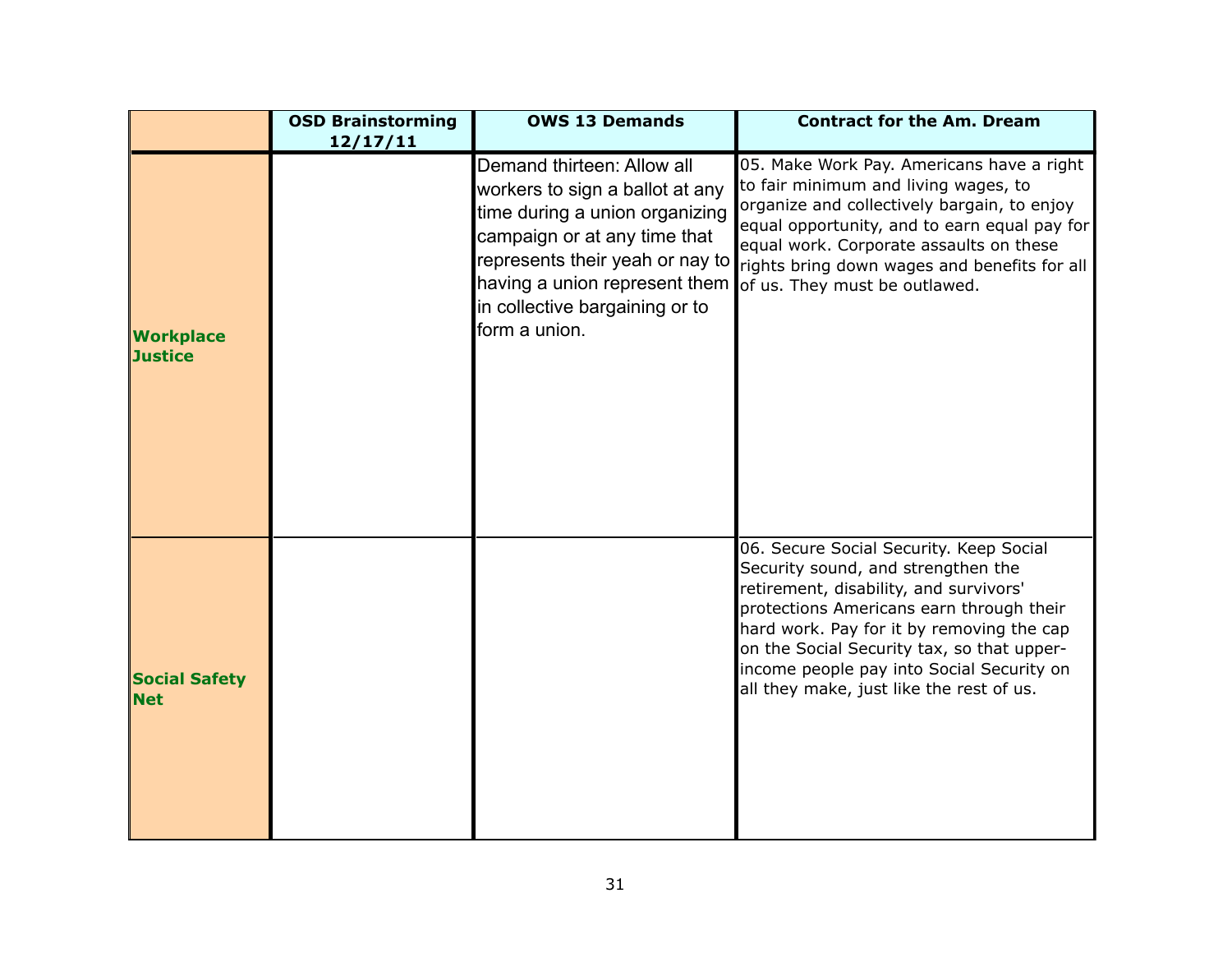|                                    | 99% Declaration                                                                                                                                                                                                                                                                                                                                                                                                                                                                                                                                                                                                                                                                                                                                                                                                                                                                                                                                                                                                                | <b>SHU Prison Hunger Strikers</b> |
|------------------------------------|--------------------------------------------------------------------------------------------------------------------------------------------------------------------------------------------------------------------------------------------------------------------------------------------------------------------------------------------------------------------------------------------------------------------------------------------------------------------------------------------------------------------------------------------------------------------------------------------------------------------------------------------------------------------------------------------------------------------------------------------------------------------------------------------------------------------------------------------------------------------------------------------------------------------------------------------------------------------------------------------------------------------------------|-----------------------------------|
| <b>Workplace</b><br><b>Justice</b> |                                                                                                                                                                                                                                                                                                                                                                                                                                                                                                                                                                                                                                                                                                                                                                                                                                                                                                                                                                                                                                |                                   |
| <b>Social Safety</b><br><b>Net</b> | It has been estimated that 94% of all federal political campaigns are<br>won by the candidate who spends the most money on the campaign. As a<br>result, our elected representatives spend far too much time fundraising for the<br>next election rather than doing the People's business. This constant need for<br>more and more money causes our politicians to labor under obscene conflicts<br>of interest that make it impossible for them to act in the best interests of the<br>American People. Indeed, the current system's propagation of legalized<br>bribery and conflicts of interests has reduced our democracy to a greed driven<br>corporatocracy run by oligarchs who represent .05 to 1% of the population<br>but own 38% to 40% of the wealth. Through their exclusive control of<br>politicians, the incomes of the top 1% have increased 275% since 1979 while<br>most other salaries have remained virtually flat or declined. Meanwhile,<br>150,000,000 Americans live in poverty or on "low incomes." |                                   |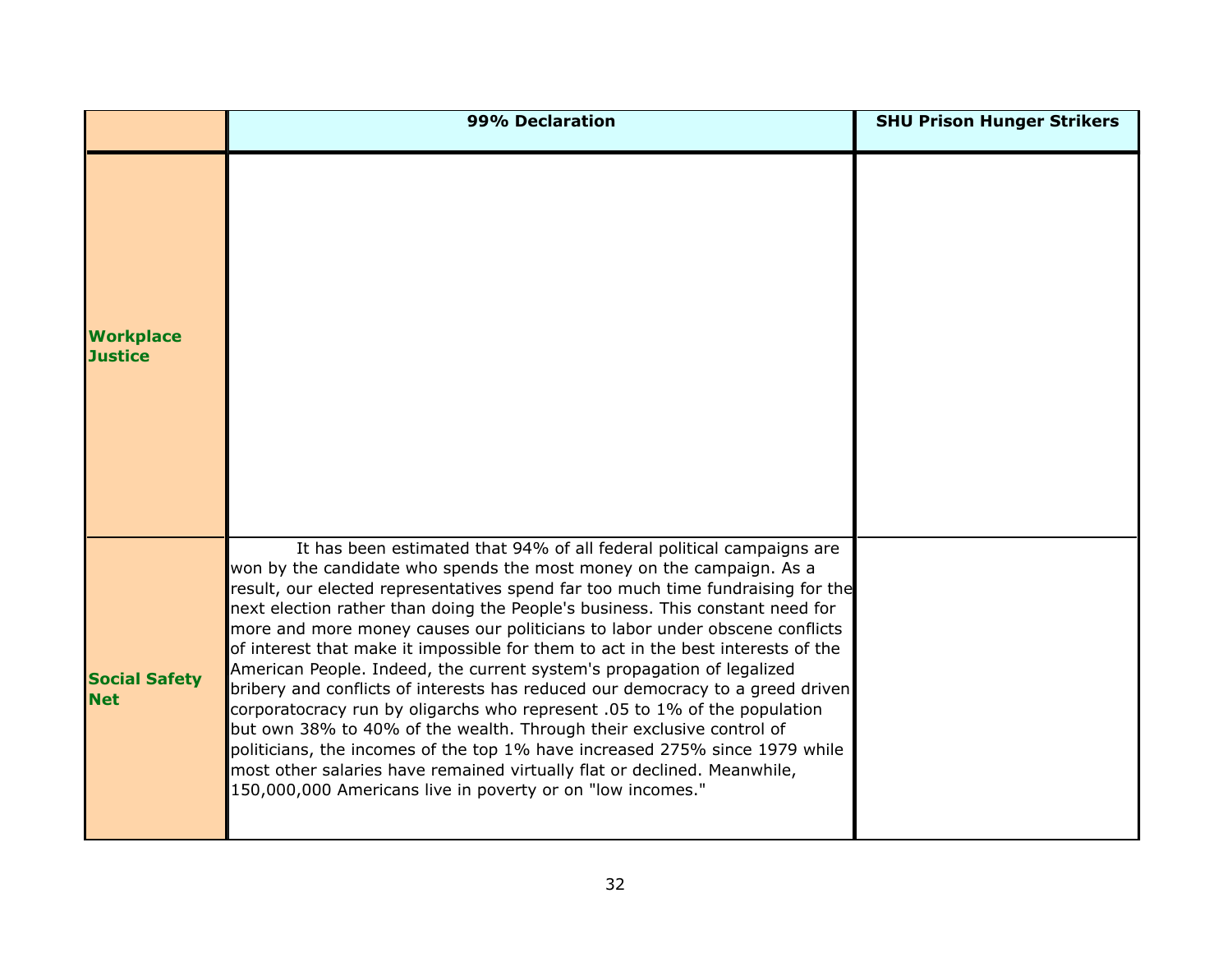|                                    | <b>Ray Lutz</b>                                                                                                                                                                                                                                           | <b>Michael Moore</b>                                                                                                                                                                                                                                                                                                                                                                                                                                                                                                                                                                      |
|------------------------------------|-----------------------------------------------------------------------------------------------------------------------------------------------------------------------------------------------------------------------------------------------------------|-------------------------------------------------------------------------------------------------------------------------------------------------------------------------------------------------------------------------------------------------------------------------------------------------------------------------------------------------------------------------------------------------------------------------------------------------------------------------------------------------------------------------------------------------------------------------------------------|
| <b>Workplace</b><br><b>Justice</b> |                                                                                                                                                                                                                                                           | 9. Require corporations with more<br>than 10,000 employees to<br>restructure their board of directors<br>so that 50% of its members are<br>elected by the company's workers.<br>We can never have a real<br>democracy as long as most people<br>have no say in what happens at<br>the place they spend most of their<br>time: their job. (For any U.S.<br>businesspeople freaking out at this<br>idea because you think workers<br>can't run a successful company:<br>Germany has a law like this and it<br>has helped to make Germany the<br>world's leading manufacturing<br>exporter.) |
| <b>Social Safety</b><br><b>Net</b> | 04a. & 04i. Provide adequate safety net for<br>seniors and unemployed who have fallen out of<br>favor by the capitalistic system. Reverse attempts<br>to gut both Social Security and Medicare.<br>04i. Reopen care facilities to reduce<br>homelessness. | 3. Require that all Americans pay<br>the same Social Security tax on all<br>of their earnings (normally, the<br>middle class pays about 6% of<br>their income to Social Security;<br>someone making \$1 million a year<br>pays about 0.6% (or 90% less<br>than the average person). This law<br>would simply make the rich pay<br>what everyone else pays.                                                                                                                                                                                                                                |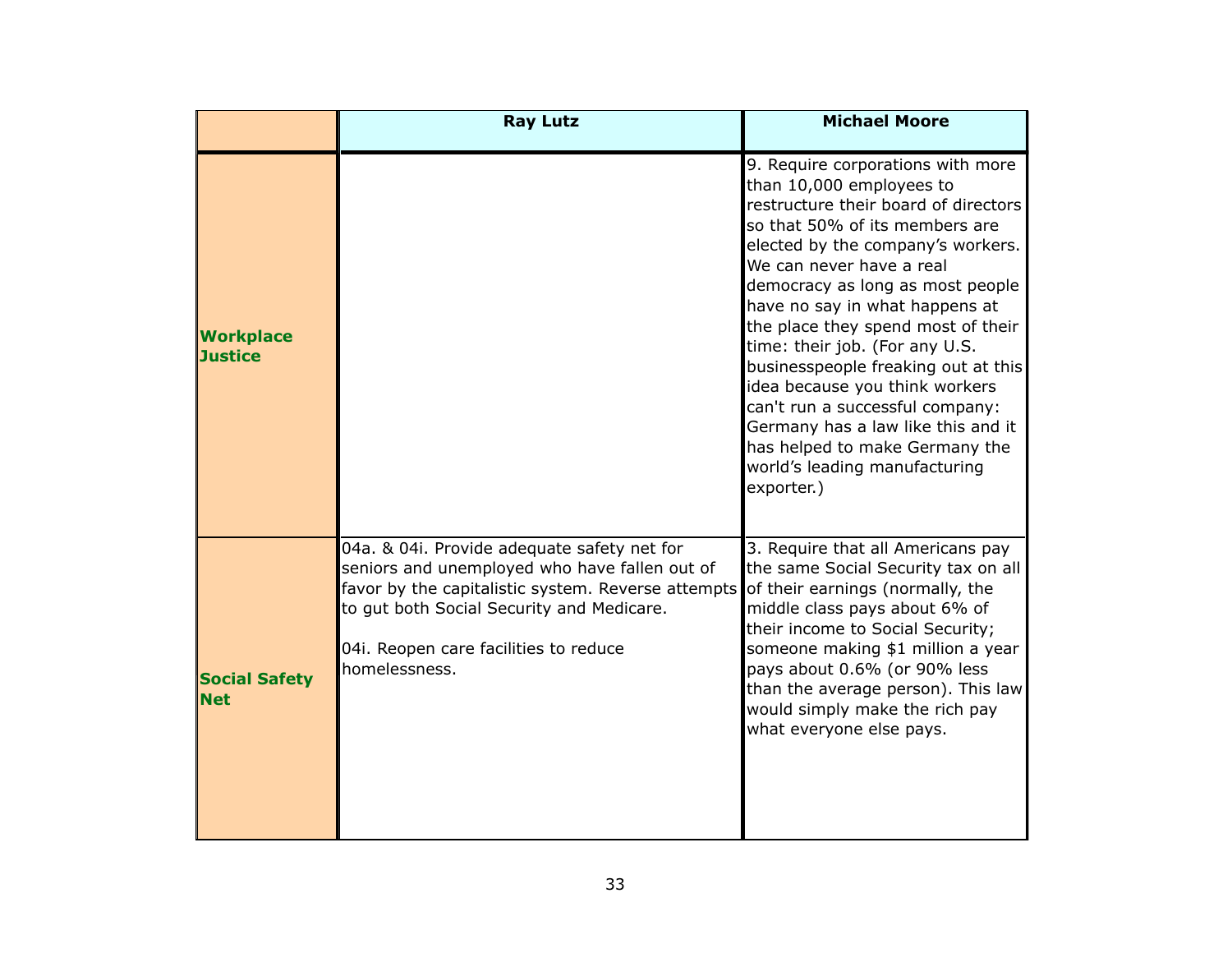|                                                       | <b>OSD Brainstorming</b><br>12/17/11 | <b>OWS 13 Demands</b> | <b>Contract for the Am. Dream</b> |
|-------------------------------------------------------|--------------------------------------|-----------------------|-----------------------------------|
| <b>Federal Debt</b><br><b>Reduction</b>               |                                      |                       |                                   |
| <b>Internet Policy</b>                                |                                      |                       |                                   |
| <b>Affordable</b><br><b>Housing</b>                   |                                      |                       |                                   |
| <b>End the Prison</b><br>Industrial<br><b>Complex</b> |                                      |                       |                                   |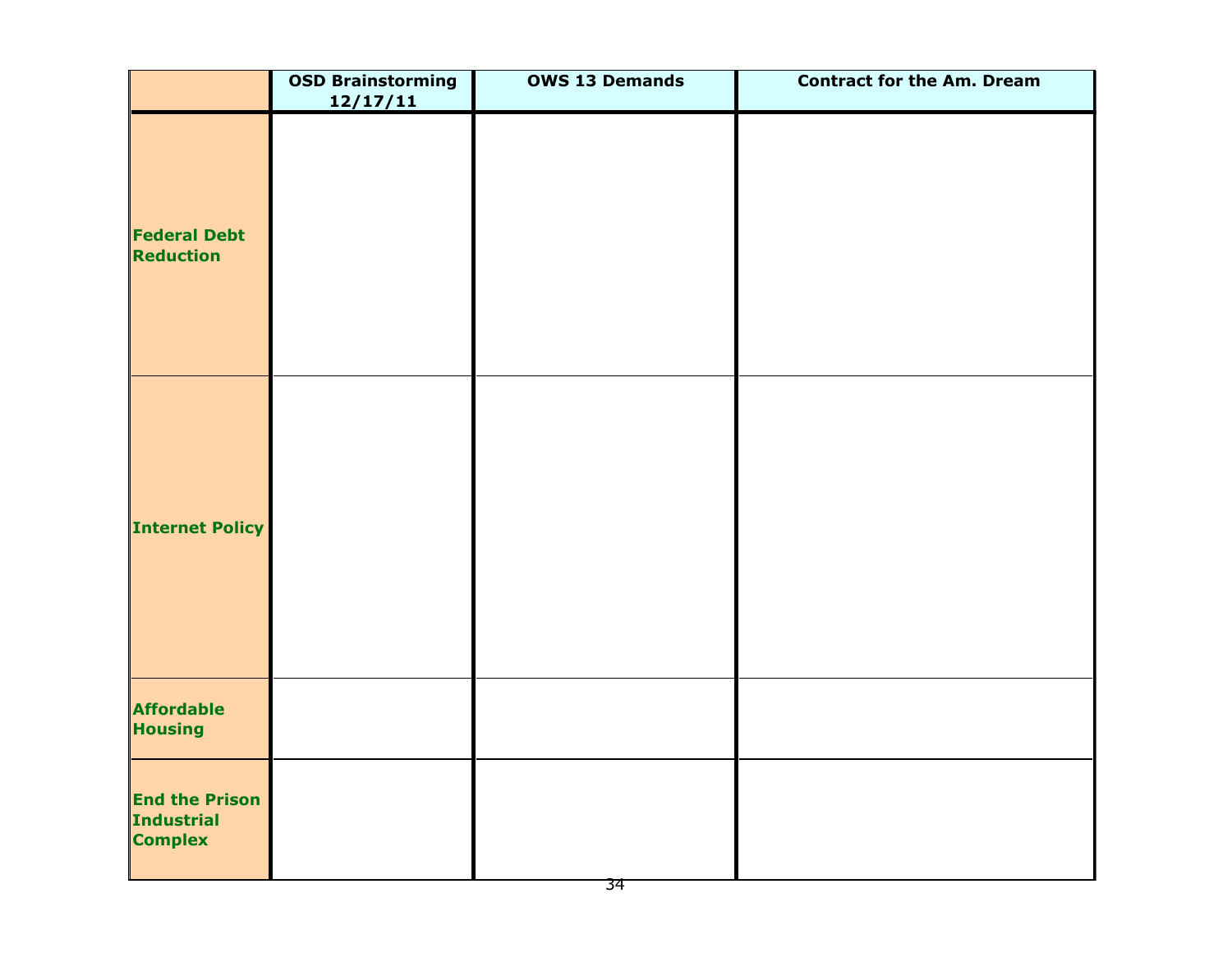|                                                              | 99% Declaration                                                                                                                                                                                                                                                                                                                                                                                                                                                                                                                                                                                                                                                                                                                                                                                                                                                                                                                                                                                                                                                                                                                                                                                                                                    | <b>SHU Prison Hunger Strikers</b>                                                                                                                                           |
|--------------------------------------------------------------|----------------------------------------------------------------------------------------------------------------------------------------------------------------------------------------------------------------------------------------------------------------------------------------------------------------------------------------------------------------------------------------------------------------------------------------------------------------------------------------------------------------------------------------------------------------------------------------------------------------------------------------------------------------------------------------------------------------------------------------------------------------------------------------------------------------------------------------------------------------------------------------------------------------------------------------------------------------------------------------------------------------------------------------------------------------------------------------------------------------------------------------------------------------------------------------------------------------------------------------------------|-----------------------------------------------------------------------------------------------------------------------------------------------------------------------------|
| <b>Federal Debt</b><br><b>Reduction</b>                      | 08. Federal Debt Reduction. Adoption of an immediate plan to reduce the<br>national debt to a sustainable percentage of GDP by 2020. Reduction of the<br>\$15 trillion national debt to be achieved by BOTH fair progressive taxation and<br>cuts in spending that benefit corporations engaged in perpetual war for profit,<br>inefficient healthcare, pharmaceutical exploitation, over-prescribing<br>medications for profit, the communications industry, the prison and military<br>industrial complexes, banking and finance, the oil and gas industry, and all<br>other entities that have used the federal budget as a private income stream<br>resulting in our \$15 trillion debt. We agree that spending cuts are necessary<br>but those cuts must be made to facilitate what is best for the People of the<br>United States of America, not corporations who care for nothing except profit.                                                                                                                                                                                                                                                                                                                                           |                                                                                                                                                                             |
|                                                              | 19. No Censorship of the Internet. The Internet and its related technologies<br>foster free speech, innovation, and a global human consciousness. It is the<br>only source of information not controlled by a small group of corporations that<br>own all other media outlets. We believe that the Internet and its related<br>technologies are the joint property of humanity, and as such, it must not be<br>censored or regulated in any manner without the consent of the people who<br>utilize and contribute to its vitality. We therefore demand the immediate<br><b>Internet Policy</b> withdrawal of the Stop Online Piracy Act or "SOPA" (H.R. 3261) and the<br>Protect IP Act (S. 968). These bills, if enacted into law, would grant the<br>government broad new powers to curtail speech on the internet, block domain<br>names, track internet protocol ("IP") addresses, dramatically increase the cost<br>of using content on the internet, chill innovation and creativity of web<br>entrepreneurs in favor of media corporations that already own or control most<br>online content. Furthermore, any future action by the government to censor,<br>dismantle or interfere with, any other future technology that promotes commu |                                                                                                                                                                             |
| <b>Affordable</b><br><b>Housing</b>                          |                                                                                                                                                                                                                                                                                                                                                                                                                                                                                                                                                                                                                                                                                                                                                                                                                                                                                                                                                                                                                                                                                                                                                                                                                                                    | 03. We want decent and affordable<br>housing for all people and for it to<br>be enforced as the right which it                                                              |
| <b>End the Prison</b><br><b>Industrial</b><br><b>Complex</b> | 35.                                                                                                                                                                                                                                                                                                                                                                                                                                                                                                                                                                                                                                                                                                                                                                                                                                                                                                                                                                                                                                                                                                                                                                                                                                                | 06. We want an end to the<br>expansion of the prison industrial<br>complex, as a profit base - from<br>our tax dollars - for the disposal of<br>surplus labor and the poor. |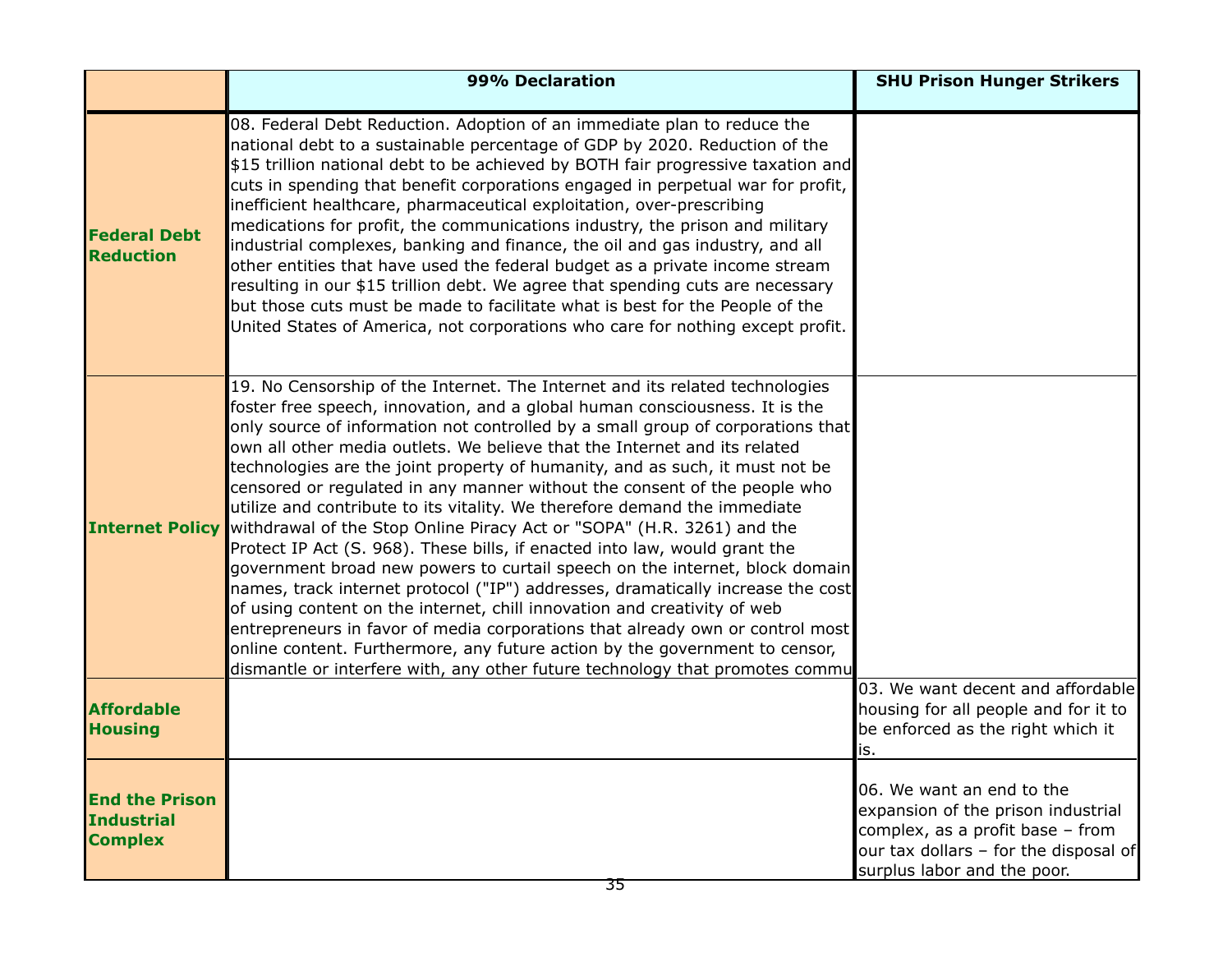|                                                              | <b>Ray Lutz</b>                                                                                 | <b>Michael Moore</b> |
|--------------------------------------------------------------|-------------------------------------------------------------------------------------------------|----------------------|
| <b>Federal Debt</b><br><b>Reduction</b>                      |                                                                                                 |                      |
| <b>Internet Policy</b>                                       | 04f. Free or low-cost Internet for everyone. Cities<br>outfitted with WIFI in all public areas. |                      |
| <b>Affordable</b><br><b>Housing</b>                          |                                                                                                 |                      |
| <b>End the Prison</b><br><b>Industrial</b><br><b>Complex</b> | 04d. End capital punishment.<br>36                                                              |                      |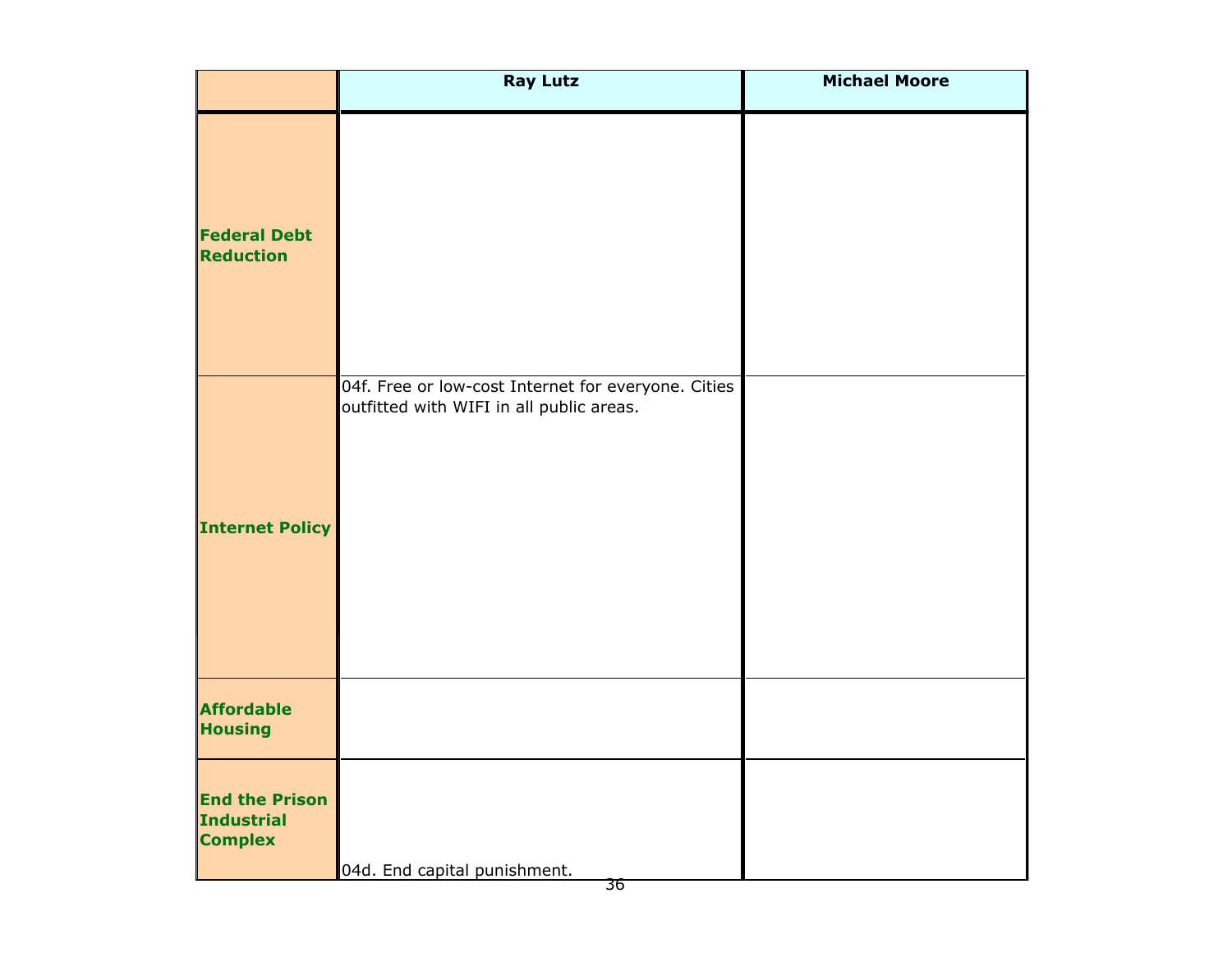|                                         | <b>OSD Brainstorming</b><br>12/17/11 | <b>OWS 13 Demands</b> | <b>Contract for the Am. Dream</b> |
|-----------------------------------------|--------------------------------------|-----------------------|-----------------------------------|
| <b>Distribution of</b><br><b>Wealth</b> |                                      |                       |                                   |
| <b>Cannabis</b><br><b>Reform</b>        |                                      |                       |                                   |
| <b>Media Reform</b>                     |                                      |                       |                                   |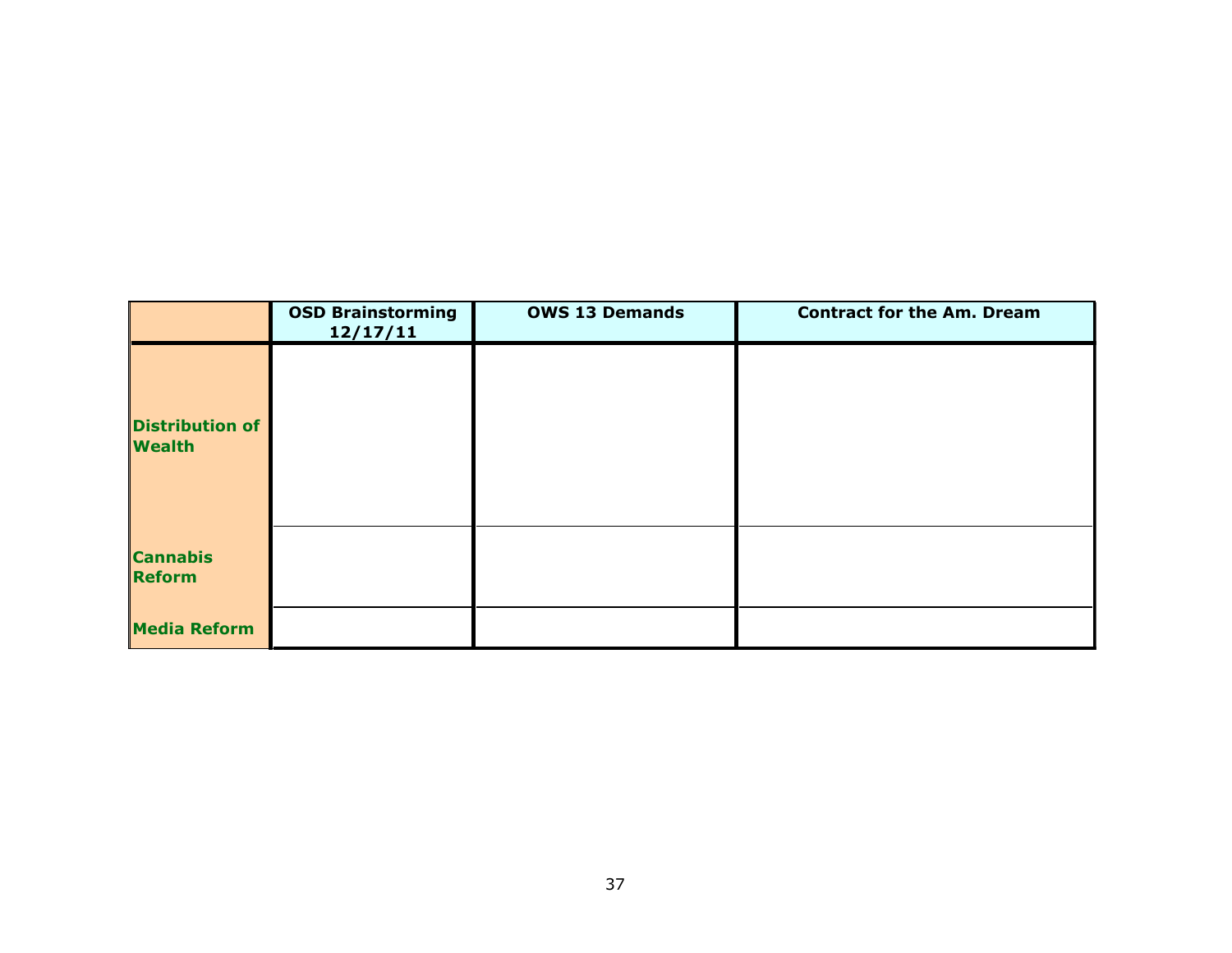|                                         | 99% Declaration | <b>SHU Prison Hunger Strikers</b>                                                                                                                                                                                                                                                                |
|-----------------------------------------|-----------------|--------------------------------------------------------------------------------------------------------------------------------------------------------------------------------------------------------------------------------------------------------------------------------------------------|
| <b>Distribution of</b><br><b>Wealth</b> |                 | 10. We want a more equitable<br>distribution of wealth, justice and<br>opportunity at every level of<br>society, reflecting the objective<br>reality that it's the socio-economic,<br>political, intellectual and cultural<br>contributions of the 99 percent<br>upon which this society stands. |
| <b>Cannabis</b><br><b>Reform</b>        |                 |                                                                                                                                                                                                                                                                                                  |
| <b>Media Reform</b>                     |                 |                                                                                                                                                                                                                                                                                                  |
|                                         |                 |                                                                                                                                                                                                                                                                                                  |